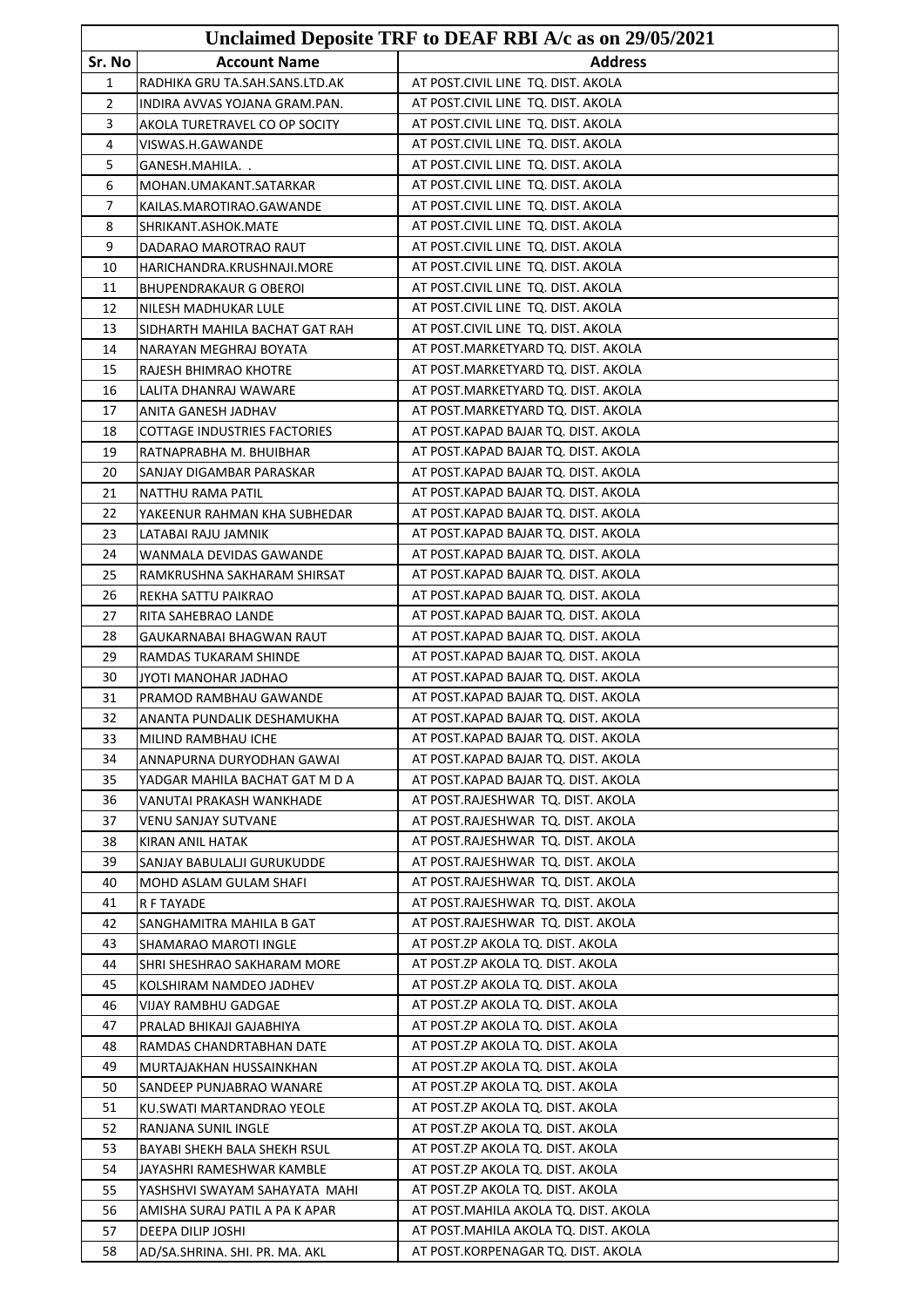| 59  | BALWANT GUNWANTRAO DALAL       | AT POST.KORPENAGAR TQ. DIST. AKOLA    |
|-----|--------------------------------|---------------------------------------|
| 60  | PRABHAWATI NARAYANRAO GAWANDE  | AT POST.KORPENAGAR TQ. DIST. AKOLA    |
| 61  | PADMA RAMESH DABERAO           | AT POST.KORPENAGAR TQ. DIST. AKOLA    |
| 62  | JAYSHREE VINOD KHUMKAR         | AT POST.KORPENAGAR TQ. DIST. AKOLA    |
| 63  | VISHWANATH SHRIRAM LOKHANDE    | AT POST.DR.P.D.K.V TQ. DIST. AKOLA    |
| 64  | BHIVA DAJIBA KAKADE            | AT POST.DR.P.D.K.V TQ. DIST. AKOLA    |
| 65  | MEGHVARYA UPHAR GRUH           | AT POST.DR.P.D.K.V TQ. DIST. AKOLA    |
| 66  | MUKESH MADHUKAR GHATE          | AT POST.DR.P.D.K.V TQ. DIST. AKOLA    |
| 67  | DATTATRAY A TIWANE             | AT POST.DR.P.D.K.V TQ. DIST. AKOLA    |
| 68  | UMESH RAVINDRA ADHAO           | AT POST.DR.P.D.K.V TQ. DIST. AKOLA    |
| 69  | SIKAI ASSOCIETION OF AKOLA     | AT POST.DABKI ROAD TQ. DIST. AKOLA    |
| 70  | AVASAYAK NIYOJIT IDEAL SUSHIKS | AT POST.DABKI ROAD TQ. DIST. AKOLA    |
| 71  | VISHWANATH GAWANDE             | AT POST.DABKI ROAD TQ. DIST. AKOLA    |
| 72  | RAJSHREE VIJAY NANDANWAR       | AT POST.DABKI ROAD TQ. DIST. AKOLA    |
| 73  | GOKARNA TUKARAM SIRSAT         | AT POST.DABKI ROAD TQ. DIST. AKOLA    |
| 74  | SAVITABAI RAMESHWAR GHATOLE    | AT POST.DABKI ROAD TQ. DIST. AKOLA    |
| 75  | KOKILA W MHAISANE              | AT POST.DABKI ROAD TQ. DIST. AKOLA    |
| 76  | GAJANAN P CHANDURKAR           | AT POST.TUKARAM CHAUK TQ. DIST. AKOLA |
| 77  | ARUN RAMKRUSHNAN GAWANDE       | AT POST.TUKARAM CHAUK TQ. DIST. AKOLA |
| 78  | GAJANAN MANIKRAO WAIKAR        | AT POST.TUKARAM CHAUK TQ. DIST. AKOLA |
| 79  | KHUSHBOO GAJANAN CHANDURKAR    | AT POST.TUKARAM CHAUK TQ. DIST. AKOLA |
| 80  | JYOTI ASHOKRAO MORE            | AT POST.TUKARAM CHAUK TQ. DIST. AKOLA |
| 81  | PUNDALIK BALIRAM RAJANKAR      | AT POST.BORGAON MANJU TQ. DIST. AKOLA |
| 82  | MANOHAR PURANMAL DEVAR         | AT POST.BORGAON MANJU TQ. DIST. AKOLA |
| 83  | SURENDRA CHEDILAL CHOUDHARI    | AT POST.BORGAON MANJU TQ. DIST. AKOLA |
| 84  | GODAVARI WASUDEV NAGAPURE      | AT POST.BORGAON MANJU TQ. DIST. AKOLA |
| 85  | ANTKALA SUDHAKAR MANVARE       | AT POST.BORGAON MANJU TQ. DIST. AKOLA |
| 86  | CHANDRAKALA RAMCHNDRA WANKHDE  | AT POST.BORGAON MANJU TQ. DIST. AKOLA |
| 87  | SHAHARABI SHEKH MDESHMUKH      | AT POST.BORGAON MANJU TQ. DIST. AKOLA |
| 88  | RUKHAMA SADASHIV NAGE          | AT POST.BORGAON MANJU TQ. DIST. AKOLA |
| 89  | PRKASH SHIRIRAM VARANKAR       | AT POST.BORGAON MANJU TQ. DIST. AKOLA |
| 90  | INDIRABAI A JAMNIK             | AT POST.BORGAON MANJU TQ. DIST. AKOLA |
| 91  | KISAN DAOLTAARO SHIRAKATE      | AT POST.BORGAON MANJU TQ. DIST. AKOLA |
| 92  | KAVERI LAKSHMAN PANCHAGE       | AT POST.BORGAON MANJU TQ. DIST. AKOLA |
| 93  | SANGITA GOPAL VASANKAR         | AT POST.BORGAON MANJU TQ. DIST. AKOLA |
| 94  | SH.MUJIB SHAIK AAMAD           | AT POST.BORGAON MANJU TQ. DIST. AKOLA |
| 95  | <b>REKHA R NEMADE</b>          | AT POST.BORGAON MANJU TQ. DIST. AKOLA |
| 96  | <b>SUMAN PANDURAG GAWALI</b>   | AT POST.BORGAON MANJU TQ. DIST. AKOLA |
| 97  | ASHA P DESHMUKH                | AT POST.BORGAON MANJU TQ. DIST. AKOLA |
| 98  | RAJKANYA RAMCHANDRA CHAWAN     | AT POST.BORGAON MANJU TQ. DIST. AKOLA |
| 99  | BEBI PRALHAD WANKHADE          | AT POST.BORGAON MANJU TQ. DIST. AKOLA |
| 100 | GIRIJA BABANRAO CHAWAN         | AT POST.BORGAON MANJU TQ. DIST. AKOLA |
| 101 | RAHIMABI A WAHID               | AT POST.BORGAON MANJU TQ. DIST. AKOLA |
| 102 | NANDA JANRAO DHOTRE            | AT POST.BORGAON MANJU TQ. DIST. AKOLA |
| 103 | KALAPANA SUBASH PUNDKAR        | AT POST.BORGAON MANJU TQ. DIST. AKOLA |
| 104 | DADARAO HARIMAN SANISE         | AT POST.BORGAON MANJU TQ. DIST. AKOLA |
| 105 | SHAKUNTALA SUKHDEV BAVANKAR    | AT POST.BORGAON MANJU TQ. DIST. AKOLA |
| 106 | RUKHAMABAI SHANKAR TAYDE       | AT POST.BORGAON MANJU TQ. DIST. AKOLA |
| 107 | JAY KISAN MAHILA BACHAT GAT    | AT POST.BORGAON MANJU TQ. DIST. AKOLA |
| 108 | SHASHIKALA SHRIKRISHNA DHOTRE  | AT POST.PALSO BHADE TQ. DIST. AKOLA   |
| 109 | RAMESH GULAB GAVANDE           | AT POST.PALSO BHADE TQ. DIST. AKOLA   |
| 110 | PRABHAVATI BALU WANKHDE        | AT POST.PALSO BHADE TQ. DIST. AKOLA   |
| 111 | WALMIKRAO U GAWANDE            | AT POST.PALSO BHADE TQ. DIST. AKOLA   |
| 112 | SUBHASH GOVINRAO WAKOLE        | AT POST.PALSO BHADE TQ. DIST. AKOLA   |
| 113 | ZP MARATHI SCHOOL PALSOBADHE   | AT POST.PALSO BHADE TQ. DIST. AKOLA   |
| 114 | KESHAV PUNASA SANGALE          | AT POST.PALSO BHADE TQ. DIST. AKOLA   |
| 115 | NAMDEV MAHADEVRAO MHASKE       | AT POST. MHAISANG TQ. DIST. AKOLA     |
| 116 | DATU CHENDUJI GAWAI            | AT POST. MHAISANG TQ. DIST. AKOLA     |
| 117 | RAMDAS JANRAO GAVNDE           | AT POST.MHAISANG TQ. DIST. AKOLA      |
| 118 | RAJKNAYA RAJU KHADSE           | AT POST.MHAISANG TQ. DIST. AKOLA      |
| 119 | SHALU ANIL KHADSE              | AT POST.MHAISANG TQ. DIST. AKOLA      |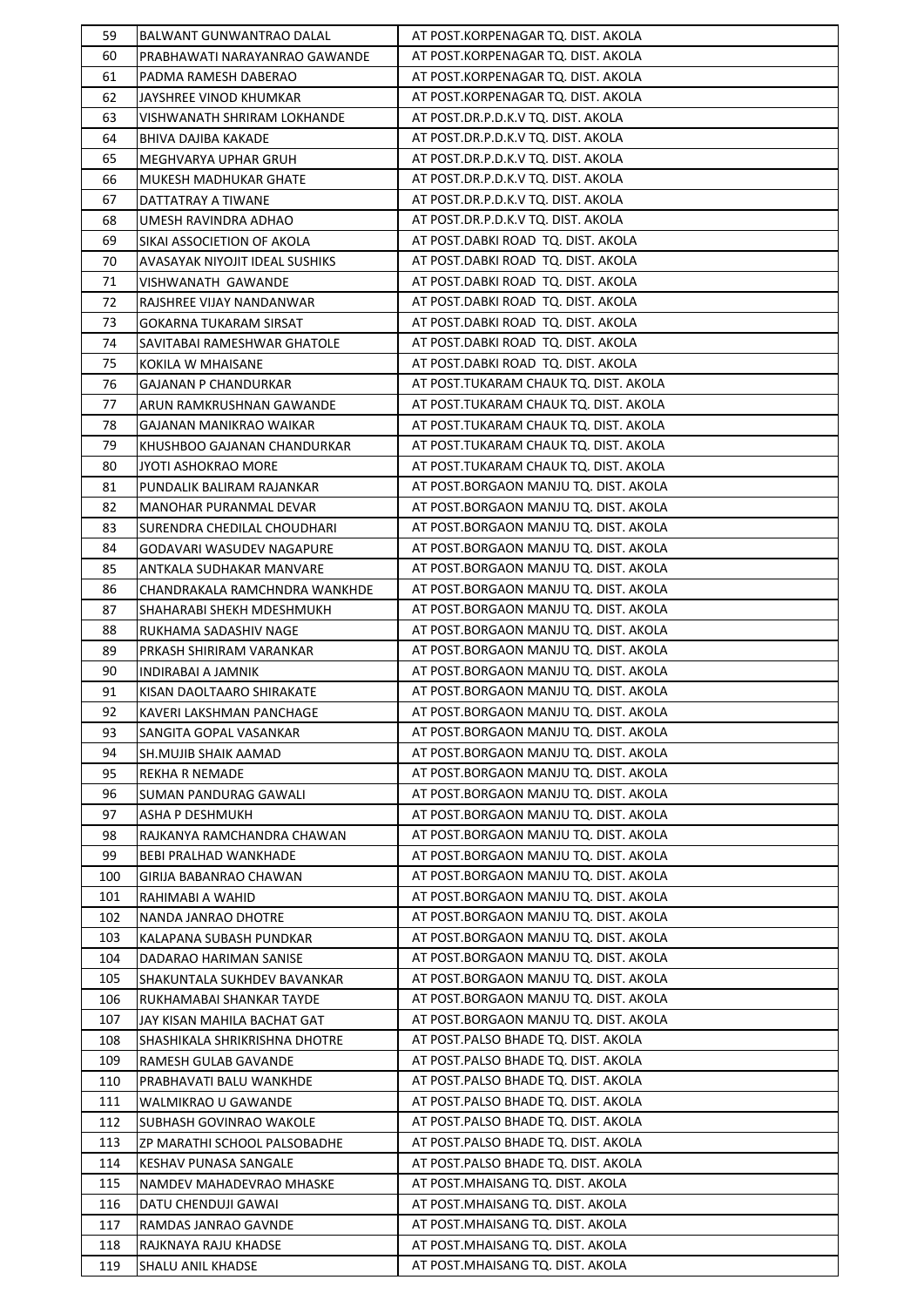| 120 | RANJANA BALKRUSHN WAGH         | AT POST.MHAISANG TQ. DIST. AKOLA       |
|-----|--------------------------------|----------------------------------------|
| 121 | RATNABAI VIJAY LALSARE         | AT POST.MHAISANG TQ. DIST. AKOLA       |
| 122 | TIISHILA NAMDEO DONGRE         | AT POST. MHAISANG TQ. DIST. AKOLA      |
| 123 | HASNURBGI HARUN DESHMUKH       | AT POST.MHAISANG TQ. DIST. AKOLA       |
| 124 | RAMHARI MAHADEORAO TALE        | AT POST.MHAISANG TQ. DIST. AKOLA       |
| 125 | MANDA SHAMRAO LODAM            | AT POST. MHAISANG TQ. DIST. AKOLA      |
| 126 | MANJULABAI DOMBAJI DONGARE     | AT POST. MHAISANG TQ. DIST. AKOLA      |
| 127 | KALIMABI SHE RAHEMAN           | AT POST. MHAISANG TQ. DIST. AKOLA      |
| 128 | KISHOR JAYVANTARAO DESHMUKH    | AT POST.KANSHIVANI TQ. DIST. AKOLA     |
| 129 | USHABAI WAMAN SADASHIV         | AT POST.KANSHIVANI TQ. DIST. AKOLA     |
| 130 | MATHURABAI AMBADAS DONGARE     | AT POST.KANSHIVANI TQ. DIST. AKOLA     |
| 131 | INDUBAI SURESH WAHURVAGH       | AT POST.KANSHIVANI TQ. DIST. AKOLA     |
| 132 | <b>GANGA SHANKAR KHARAT</b>    | AT POST.KANSHIVANI TQ. DIST. AKOLA     |
| 133 | SHINDHU MANOHAR DHAKOLAKAR     | AT POST.KANSHIVANI TQ. DIST. AKOLA     |
| 134 | SINDUBAI YADAVARAV RAUT        | AT POST.KANSHIVANI TQ. DIST. AKOLA     |
| 135 | ASHISH PRABHAKAR BAHARE        | AT POST.KANSHIVANI TQ. DIST. AKOLA     |
| 136 | KAVITA SURESH GAWAI            | AT POST.KANSHIVANI TQ. DIST. AKOLA     |
| 137 | TUKARAM INGOLE VIDYALAYA       | AT POST.KANSHIVANI TQ. DIST. AKOLA     |
| 138 | AMBABAI BHAPUNA LANDGE         | AT POST.CHIKHALGAON TQ. DIST. AKOLA    |
| 139 | ANNPURNA SAHEBRAO TAYADE       | AT POST.CHIKHALGAON TQ. DIST. AKOLA    |
| 140 | PISABAI PUNDLIK DHORE          | AT POST.CHIKHALGAON TQ. DIST. AKOLA    |
| 141 | SONKABAI JAGADEO JADHAO        | AT POST.CHIKHALGAON TQ. DIST. AKOLA    |
| 142 | DNYNDEO UTTAM THAKARE          | AT POST.CHIKHALGAON TQ. DIST. AKOLA    |
| 143 | KUASHALYABAI ARJUN SAWLE       | AT POST.CHIKHALGAON TQ. DIST. AKOLA    |
| 144 | MADHURAPRASAD S DIXIT          | AT POST.CHIKHALGAON TQ. DIST. AKOLA    |
| 145 | ARPITA SHIVRAM VARGE           | AT POST.CHIKHALGAON TQ. DIST. AKOLA    |
| 146 | NARMADABAI SUKHADEO PHEND      | AT POST.CHIKHALGAON TQ. DIST. AKOLA    |
| 147 | NARMADABAI WAMAN SIRSAT        | AT POST.CHIKHALGAON TQ. DIST. AKOLA    |
| 148 | SHKUNTALA PUNJAJI CHAWAN       | AT POST.CHIKHALGAON TQ. DIST. AKOLA    |
| 149 | VACHALABAI TRAMBAK AMBHORE     | AT POST.CHIKHALGAON TQ. DIST. AKOLA    |
| 150 | TULSHIRAM NAMDEV GASE          | AT POST.DAHIHANDA TQ. DIST. AKOLA      |
| 151 | REKHA DHARMA THEROKAR          | AT POST.DAHIHANDA TQ. DIST. AKOLA      |
| 152 | <b>MAHATMA FULE BACHAT GAT</b> | AT POST.DAHIHANDA TQ. DIST. AKOLA      |
| 153 | SHRIPAT BARAKU PANDIT          | AT POST.PATUR NANDAPUR TQ. DIST. AKOLA |
| 154 | <b>GAJANAN PUDLIK PATOND</b>   | AT POST.PATUR NANDAPUR TQ. DIST. AKOLA |
| 155 | UMA M M BCG PATUR N.           | AT POST.PATUR NANDAPUR TQ. DIST. AKOLA |
| 156 | NARAYAN BALIRAM KHANDALE       | AT POST.KURANKHED TQ. DIST. AKOLA      |
| 157 | MAINABAI J. INLGE              | AT POST.KURANKHED TQ. DIST. AKOLA      |
| 158 | KALPANA D. BOLE                | AT POST.KURANKHED TQ. DIST. AKOLA      |
| 159 | MAHANANDA D. KHEDKAR           | AT POST.KURANKHED TQ. DIST. AKOLA      |
| 160 | SHILA A GOLE                   | AT POST.KURANKHED TQ. DIST. AKOLA      |
| 161 | UMESH PALIRAMSHARMA            | AT POST.KURANKHED TQ. DIST. AKOLA      |
| 162 | <b>NALUBAI G RAUT</b>          | AT POST.KURANKHED TQ. DIST. AKOLA      |
| 163 | JAYSING B THAKUR               | AT POST.KURANKHED TQ. DIST. AKOLA      |
| 164 | GAYATRI SBGAT KOTARI           | AT POST.KURANKHED TQ. DIST. AKOLA      |
| 165 | MIRA RAMBHAU LAHUDKAR          | AT POST.GOREGAON TQ. DIST. AKOLA       |
| 166 | ARUN SHESHARAO SHEGAVKAR       | AT POST.UMARI TQ. DIST. AKOLA          |
| 167 | H.M.T.R.S.M.TECH.SC.           | AT POST.UMARI TQ. DIST. AKOLA          |
| 168 | MAYALAL SUKHLAL BARADE         | AT POST.UMARI TQ. DIST. AKOLA          |
| 169 | CHANDRAKALA MAHADEV SANDASHIV  | AT POST.UMARI TQ. DIST. AKOLA          |
| 170 | VITHAL SAMPRADAYIK MANDAL      | AT POST.UMARI TQ. DIST. AKOLA          |
| 171 | MANKARNA SURYABHAN SHEGOKAR    | AT POST.UMARI TQ. DIST. AKOLA          |
| 172 | SAVITA P. WANKHADE             | AT POST.UMARI TQ. DIST. AKOLA          |
| 173 | AMOL VILASRAO KULAT            | AT POST.UMARI TQ. DIST. AKOLA          |
| 174 | USHA GAJANARAO KULKARNI        | AT POST.UMARI TQ. DIST. AKOLA          |
| 175 | ARATI DILIP SHENDE             | AT POST.UMARI TQ. DIST. AKOLA          |
| 176 | MIRA MANOHAR PAWAR             | AT POST.UMARI TQ. DIST. AKOLA          |
| 177 | SHILA NIRANJAN OHEKAR          | AT POST.UMARI TQ. DIST. AKOLA          |
| 178 | DWARKA SHANKAR DUDHE           | AT POST.UMARI TQ. DIST. AKOLA          |
| 179 | NATHA MAHADEV CHOUTHE          | AT POST.UMARI TQ. DIST. AKOLA          |
| 180 | RAKHA SURESH MUNDHE            | AT POST.KHADKI TQ. DIST. AKOLA         |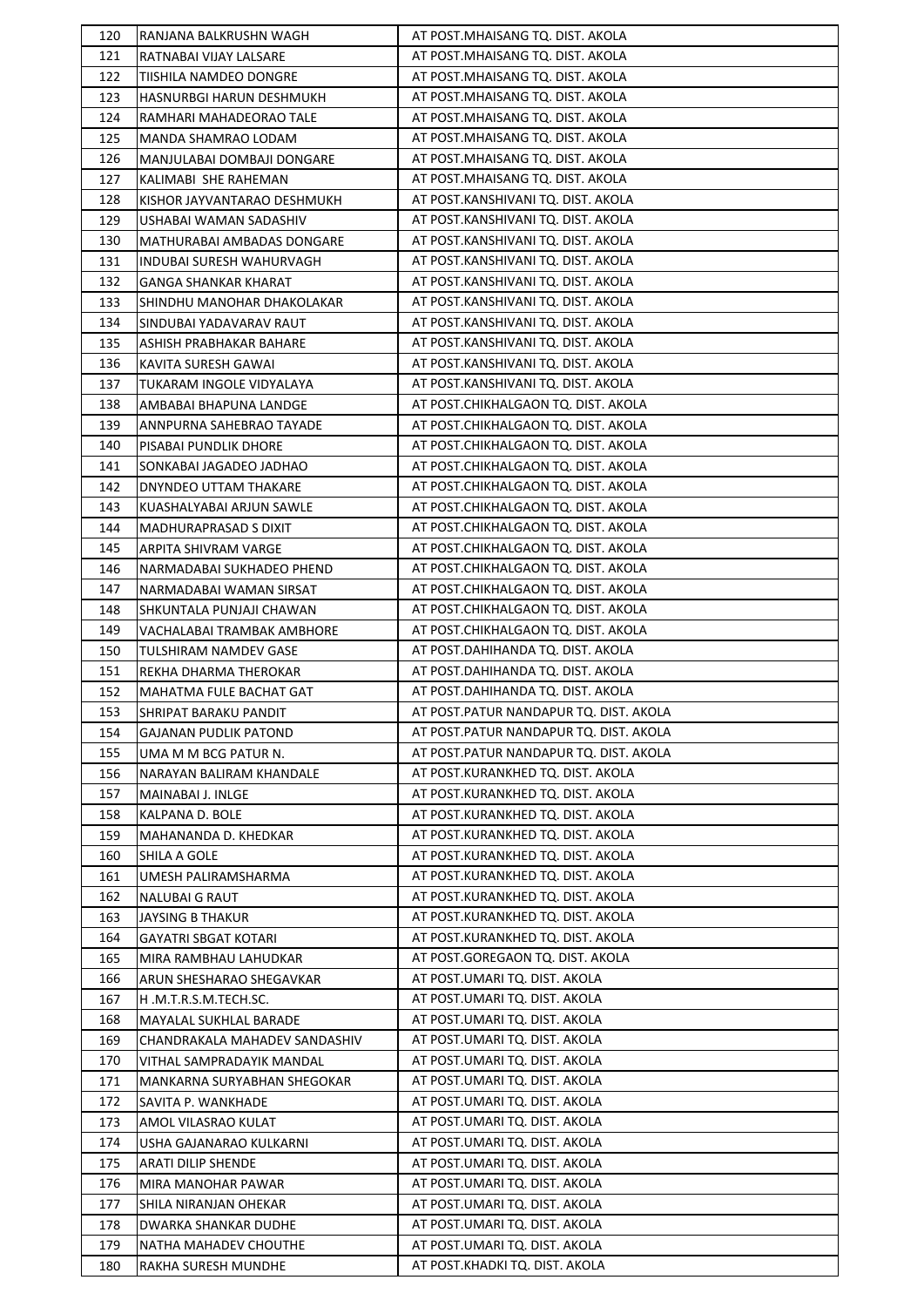| 181        | ALKABAI A SURADKAR                                 | AT POST.KHADKI TQ. DIST. AKOLA                                                                   |
|------------|----------------------------------------------------|--------------------------------------------------------------------------------------------------|
| 182        | RAVI JAGANNATH BHAGAT                              | AT POST.KHADKI TQ. DIST. AKOLA                                                                   |
| 183        | <b>ASHWINI RAVIKI SONONE</b>                       | AT POST.KHADKI TQ. DIST. AKOLA                                                                   |
| 184        | GHUAMBHA.GYANIJI SIRSAT                            | AT POST.KHADKI TQ. DIST. AKOLA                                                                   |
| 185        | SAMTA MAHILA BHAU. SANS                            | AT POST.RANPISE NAGAR TQ. DIST. AKOLA                                                            |
| 186        | KAMAL RAMJI KHADSE                                 | AT POST.RANPISE NAGAR TQ. DIST. AKOLA                                                            |
| 187        | <b>BHAGWAN SITRARAM WANKHADE</b>                   | AT POST.RANPISE NAGAR TQ. DIST. AKOLA                                                            |
| 188        | MIRABAI SHIVAJI SHINDE                             | AT POST.RANPISE NAGAR TQ. DIST. AKOLA                                                            |
| 189        | DADARAO HARIBHAU RAUT                              | AT POST.RANPISE NAGAR TQ. DIST. AKOLA                                                            |
| 190        | VIDHYA M. SIRSAT                                   | AT POST.RANPISE NAGAR TQ. DIST. AKOLA                                                            |
| 191        | NIKHIL DADARAO HUSHANGABADE                        | AT POST.RANPISE NAGAR TQ. DIST. AKOLA                                                            |
| 192        | YOGITA SUDHIR BAGHELE                              | AT POST.RANPISE NAGAR TQ. DIST. AKOLA                                                            |
| 193        | RAMESH PAMA GAWAI                                  | AT POST.RATANLAL PLOT TQ. DIST. AKOLA                                                            |
| 194        | DEEPAK MAHADEORAO NAGE                             | AT POST.RATANLAL PLOT TQ. DIST. AKOLA                                                            |
| 195        | HUMAYU EKBAL KHAN                                  | AT POST.RATANLAL PLOT TQ. DIST. AKOLA                                                            |
| 196        | MAHEJBIN KHANAM NIZAMODDIN                         | AT POST.RATANLAL PLOT TQ. DIST. AKOLA                                                            |
| 197        | SHALIGRAM R.BHAGAT.                                | AT POST.RATANLAL PLOT TQ. DIST. AKOLA                                                            |
| 198        | MEGHAWINI ARVINDRAO SHALKE                         | AT POST.RATANLAL PLOT TQ. DIST. AKOLA                                                            |
| 199        | BABURAO KASHIRAO PACHADE                           | AT POST.RATANLAL PLOT TQ. DIST. AKOLA                                                            |
| 200        | GAJANAN SHRIPATRAO PATIL                           | AT POST.RATANLAL PLOT TQ. DIST. AKOLA                                                            |
| 201        | NILESH SHANKAR HOMPARKHE                           | AT POST.RATANLAL PLOT TQ. DIST. AKOLA                                                            |
| 202        | SURESH MAROTRAO AMZARE                             | AT POST.RATANLAL PLOT TQ. DIST. AKOLA                                                            |
| 203        | SWATI PURUSHOTTAM KARALE                           | AT POST.RATANLAL PLOT TQ. DIST. AKOLA                                                            |
| 204        | SHRIRAM SHALIKRAM WANKHADE                         | AT POST.RATANLAL PLOT TQ. DIST. AKOLA                                                            |
| 205        | ASHOK MAHADEORAO MANDULKAR                         | AT POST.RATANLAL PLOT TQ. DIST. AKOLA                                                            |
| 206        | NAMDEO KACHRU BARVE                                | AT POST.RATANLAL PLOT TQ. DIST. AKOLA                                                            |
| 207        | PRE PLAN ASHOK B C MILK PRODUC                     | AT POST.BARSHITAKLI TQ.BARSHITAKLI DIST. AKOLA                                                   |
| 208        | <b>BADRUNISA A GAFFUR</b>                          | AT POST.BARSHITAKLI TQ.BARSHITAKLI DIST. AKOLA                                                   |
| 209        | PUSHPA SAKHARAM KADUKAR                            | AT POST.BARSHITAKLI TQ.BARSHITAKLI DIST. AKOLA                                                   |
| 210        | BALIRAM AMRUM VANKHADE                             | AT POST.BARSHITAKLI TQ.BARSHITAKLI DIST. AKOLA                                                   |
| 211        | GULAB TUKARAM KSHIRSAGAR                           | AT POST.BARSHITAKLI TQ.BARSHITAKLI DIST. AKOLA                                                   |
| 212        | <b>GAJANAN H PINJARKAR</b>                         | AT POST.BARSHITAKLI TQ.BARSHITAKLI DIST. AKOLA                                                   |
| 213        | VIMAL SAMADHAN FOKMARE                             | AT POST.BARSHITAKLI TQ.BARSHITAKLI DIST. AKOLA                                                   |
| 214        | BHAGESHRI VSANTRAO SATARKAR                        | AT POST.BARSHITAKLI TQ.BARSHITAKLI DIST. AKOLA                                                   |
| 215        | ANVAR AHJAJ AMRADKHA                               | AT POST.BARSHITAKLI TQ.BARSHITAKLI DIST. AKOLA                                                   |
| 216        | SAYABAI PANDURANG DABHOD                           | AT POST.BARSHITAKLI TQ.BARSHITAKLI DIST. AKOLA                                                   |
| 217        | LILABAI NILKANTH WATMARE                           | AT POST.BARSHITAKLI TQ.BARSHITAKLI DIST. AKOLA                                                   |
| 218        | SHAFIK AHEMAD KHAN SEEMA SHAFI                     | AT POST.BARSHITAKLI TQ.BARSHITAKLI DIST. AKOLA                                                   |
| 219        | HABEBA KHA MAHAMAD KHA                             | AT POST.BARSHITAKLI TQ.BARSHITAKLI DIST. AKOLA                                                   |
| 220        | PRABAKAR VITTAL SHIRSAGAR                          | AT POST.BARSHITAKLI TQ.BARSHITAKLI DIST. AKOLA                                                   |
| 221        | LALITA RAJARAM RATHOD                              | AT POST.BARSHITAKLI TQ.BARSHITAKLI DIST. AKOLA                                                   |
| 222        |                                                    | AT POST.BARSHITAKLI TQ.BARSHITAKLI DIST. AKOLA                                                   |
| 223        | VENUBAI ATMARAM JADHAV<br>SUSHILABAI GAJANAN DHORE | AT POST.BARSHITAKLI TQ.BARSHITAKLI DIST. AKOLA                                                   |
| 224        |                                                    | AT POST.BARSHITAKLI TQ.BARSHITAKLI DIST. AKOLA                                                   |
| 225        | MOTIRAM BHAGVAN KHADE                              | AT POST.BARSHITAKLI TQ.BARSHITAKLI DIST. AKOLA                                                   |
|            | MUNIR B SHE BURAN                                  | AT POST.BARSHITAKLI TQ.BARSHITAKLI DIST. AKOLA                                                   |
| 226<br>227 | SHESHRAO GOVINDARAO MALOKAR                        | AT POST.BARSHITAKLI TQ.BARSHITAKLI DIST. AKOLA                                                   |
|            | JIJABAI BALURAM SONONE                             | AT POST.BARSHITAKLI TQ.BARSHITAKLI DIST. AKOLA                                                   |
| 228        | GAURAV G JAWANJAL APK GAJANAN                      |                                                                                                  |
| 229        | DHYANESHVAR GAJANAN KATEKAR                        | AT POST.BARSHITAKLI TQ.BARSHITAKLI DIST. AKOLA                                                   |
| 230        | SHAHIN PARVIN NAWAB RASIKHUDIN                     | AT POST.BARSHITAKLI TQ.BARSHITAKLI DIST. AKOLA                                                   |
| 231<br>232 | PRITI PRAKASH GOLDE                                | AT POST.BARSHITAKLI TQ.BARSHITAKLI DIST. AKOLA<br>AT POST.BARSHITAKLI TQ.BARSHITAKLI DIST. AKOLA |
|            | A. SAID. A. BASHIR                                 | AT POST.BARSHITAKLI TQ.BARSHITAKLI DIST. AKOLA                                                   |
| 233        | RAMKRUSHNA S MOKALKAR/KASHIRAM                     | AT POST.BARSHITAKLI TQ.BARSHITAKLI DIST. AKOLA                                                   |
| 234        | DALIT VASATI S. Y. DABHA                           |                                                                                                  |
| 235        | MAHADEV GOPAL ARABAT                               | AT POST.BARSHITAKLI TQ.BARSHITAKLI DIST. AKOLA                                                   |
| 236        | JAIJAGADAMBASHET.SW.SAH.BA.GAT                     | AT POST.BARSHITAKLI TQ.BARSHITAKLI DIST. AKOLA                                                   |
| 237        | BAYANABAI J UDHAR                                  | AT POST.PINJAR TQ.BARSHITAKLI DIST. AKOLA                                                        |
| 238        | DHAMMPAL D PANDE                                   | AT POST.PINJAR TQ.BARSHITAKLI DIST. AKOLA                                                        |
| 239        | KHALIL HASAN                                       | AT POST.PINJAR TQ.BARSHITAKLI DIST. AKOLA                                                        |
| 240        | <b>BAGABAI M MANDE</b>                             | AT POST.PINJAR TQ.BARSHITAKLI DIST. AKOLA                                                        |
| 241        | <b>TAYBAK P MORE</b>                               | AT POST.PINJAR TQ.BARSHITAKLI DIST. AKOLA                                                        |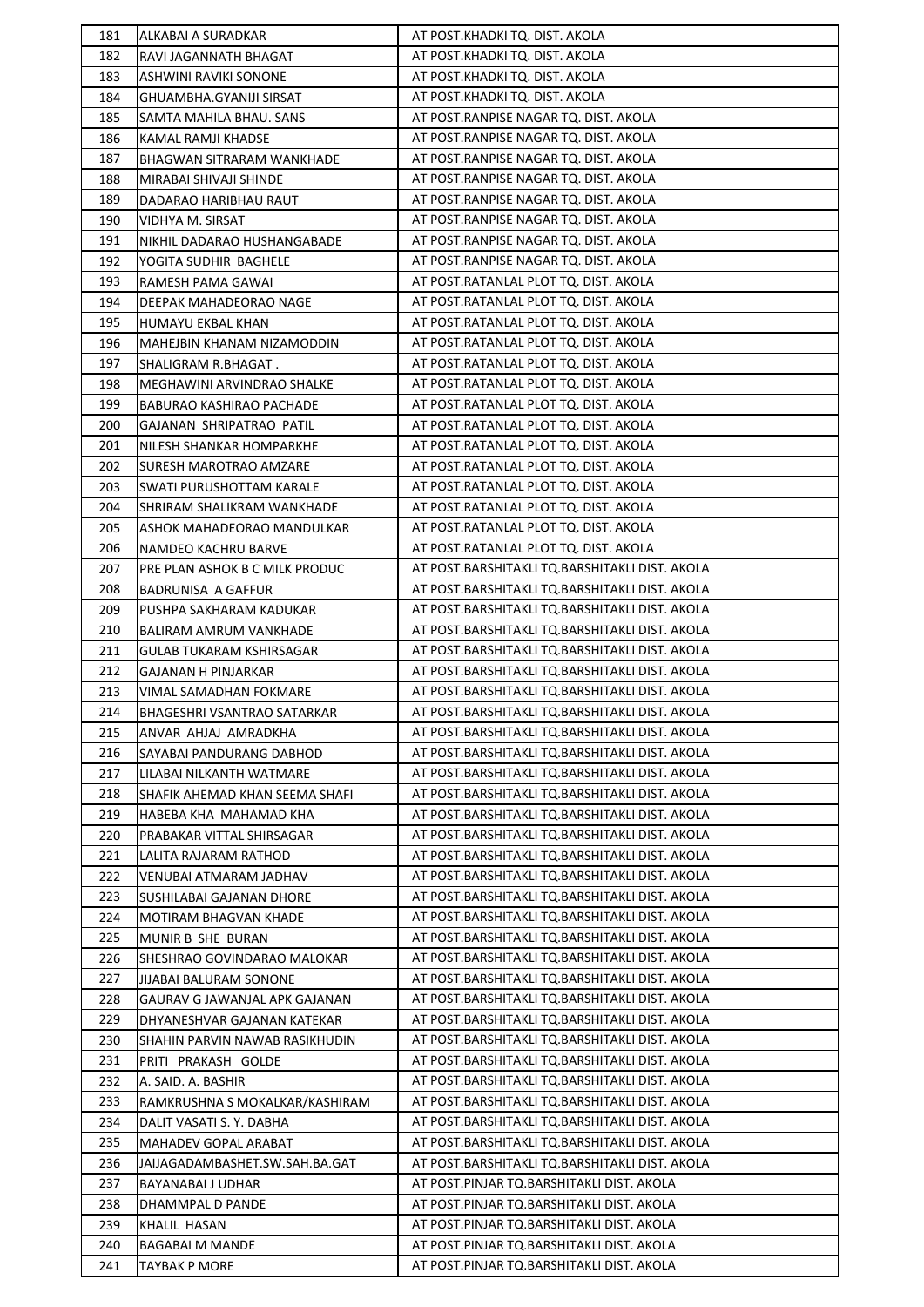| 242        | SANGHMITRA MURLIDHAR BHAGAT          | AT POST.PINJAR TQ.BARSHITAKLI DIST. AKOLA        |
|------------|--------------------------------------|--------------------------------------------------|
| 243        | KAVITA VASUDEV RATHOD                | AT POST.PINJAR TQ.BARSHITAKLI DIST. AKOLA        |
| 244        | PUJA SHESHRAO KHADE                  | AT POST.PINJAR TQ.BARSHITAKLI DIST. AKOLA        |
| 245        | MURALI G BHAGAT                      | AT POST.PINJAR TQ.BARSHITAKLI DIST. AKOLA        |
| 246        | K C JADHAO M V HOSTEL GHOTA          | AT POST.PINJAR TQ.BARSHITAKLI DIST. AKOLA        |
| 247        | B J DUTONDE                          | AT POST.MAHAN TQ.BARSHITAKLI DIST. AKOLA         |
| 248        | <b>K N SAWALE</b>                    | AT POST.MAHAN TQ.BARSHITAKLI DIST. AKOLA         |
| 249        | KASABAI LAKSMAN KARWATE              | AT POST. MAHAN TQ. BARSHITAKLI DIST. AKOLA       |
| 250        | <b>BALIRAM PUNAJI GOPNRYAN</b>       | AT POST.MAHAN TQ.BARSHITAKLI DIST. AKOLA         |
| 251        | S RAJJAK S YAKUB                     | AT POST.MAHAN TQ.BARSHITAKLI DIST. AKOLA         |
| 252        | DIPAK SHRIPAT LOKHANDE               | AT POST.MAHAN TQ.BARSHITAKLI DIST. AKOLA         |
| 253        | DIGAMBAR GOPAL LAKADE                | AT POST.MAHAN TQ.BARSHITAKLI DIST. AKOLA         |
| 254        | NATHU MAHADEV THAKARE                | AT POST. MAHAN TQ. BARSHITAKLI DIST. AKOLA       |
| 255        | LAXMI BABAN HIVALE                   | AT POST. MAHAN TQ. BARSHITAKLI DIST. AKOLA       |
| 256        | KISAN VITTHUJI SONONE                | AT POST.MAHAN TQ.BARSHITAKLI DIST. AKOLA         |
| 257        | DHANRAJ DHANYNUJI KHANDARE           | AT POST. MAHAN TQ. BARSHITAKLI DIST. AKOLA       |
| 258        | SAMKA MATA MAHILA SG ZODHAGA         | AT POST. MAHAN TQ. BARSHITAKLI DIST. AKOLA       |
| 259        | <b>LILABAI S BHANGE</b>              | AT POST.KANHERI SARAP TQ.BARSHITAKLI DIST. AKOLA |
| 260        | VISHRAM R DAMODHAR                   | AT POST.KANHERI SARAP TQ.BARSHITAKLI DIST. AKOLA |
| 261        | SAYANKABAI P MALOKAR                 | AT POST.KANHERI SARAP TQ.BARSHITAKLI DIST. AKOLA |
|            |                                      | AT POST.KANHERI SARAP TQ.BARSHITAKLI DIST. AKOLA |
| 262<br>263 | VIMALABAI B GAVAI<br>SHOBHA A INGALE | AT POST.KANHERI SARAP TQ.BARSHITAKLI DIST. AKOLA |
| 264        |                                      | AT POST.KANHERI SARAP TQ.BARSHITAKLI DIST. AKOLA |
|            | DURGESHVARI BALKUSHAN KAKAD          |                                                  |
| 265        | GAJANAN GANGARAM BAHAKAR             | AT POST.DHABA TQ.BARSHITAKLI DIST. AKOLA         |
| 266        | RUPLA NARAYAN CHAUHAN                | AT POST.DHABA TQ.BARSHITAKLI DIST. AKOLA         |
| 267        | KAUSALYABAI GOVIND BHAKARE           | AT POST.DHABA TQ.BARSHITAKLI DIST. AKOLA         |
| 268        | MANORAMA PREMNATH PATIL              | AT POST.DHABA TQ.BARSHITAKLI DIST. AKOLA         |
| 269        | PANDURANG MOTIRAM UNDAL              | AT POST.DHABA TQ.BARSHITAKLI DIST. AKOLA         |
| 270        | GAJANAN UMALA CHAVHAN                | AT POST.DHABA TQ.BARSHITAKLI DIST. AKOLA         |
| 271        | VARSHA MAKHRAM PAWAR                 | AT POST.DHABA TQ.BARSHITAKLI DIST. AKOLA         |
| 272        | WASUDEAO SAMPAT RATHOD               | AT POST.DHABA TQ.BARSHITAKLI DIST. AKOLA         |
| 273        | KAILAS Z DHANDHARE                   | AT POST.DHABA TQ.BARSHITAKLI DIST. AKOLA         |
| 274        | HM ZP SCHOOL CHAHEGAON               | AT POST.DHABA TQ.BARSHITAKLI DIST. AKOLA         |
| 275        | SHARDADEVI GAT RAJANKHED             | AT POST.DHABA TQ.BARSHITAKLI DIST. AKOLA         |
| 276        | RAMBHAU VATHU PAIGHAN                | AT POST. AKOT MAIN TQ. AKOT DIST. AKOLA          |
| 277        | JAGNNATH VITHOBA JAYALE              | AT POST.AKOT MAIN TQ.AKOT DIST. AKOLA            |
| 278        | NAGORAO KISAN BHALTILAK              | AT POST.AKOT MAIN TQ.AKOT DIST. AKOLA            |
| 279        | MADHUSUDAHN MAHADEV MISALE           | AT POST. AKOT MAIN TO. AKOT DIST. AKOLA          |
| 280        | GAJANAN JAGNATH JAYALE               | AT POST.AKOT MAIN TQ.AKOT DIST. AKOLA            |
| 281        | SHRIRAM AMRUT VAGHAMARE              | AT POST.AKOT MAIN TQ.AKOT DIST. AKOLA            |
| 282        | ARVIND MADHUKAR THAKARE              | AT POST.AKOT MAIN TQ.AKOT DIST. AKOLA            |
| 283        | PURUSHOTTAM RAMDAS NAHATE            | AT POST.AKOT MAIN TQ.AKOT DIST. AKOLA            |
| 284        | GULAB OMKAR GAWANDE                  | AT POST. AKOT MAIN TO. AKOT DIST. AKOLA          |
| 285        | SANTOSH SUDHAKAR MAHESHORI           | AT POST.AKOT MAIN TQ.AKOT DIST. AKOLA            |
| 286        | ANNAPURNA KASHIRAM DHAGE             | AT POST. AKOT MAIN TO. AKOT DIST. AKOLA          |
| 287        | KUSUM GAJANAN JAYALE                 | AT POST.AKOT MAIN TQ.AKOT DIST. AKOLA            |
| 288        | NARAMASING JGUIT THAKUR              | AT POST.AKOT MAIN TQ.AKOT DIST. AKOLA            |
| 289        | DIVANGANABAI DAINDEO GAVHANE         | AT POST. AKOT MAIN TO. AKOT DIST. AKOLA          |
| 290        | BEBITAI GAJANAN SURATNE              | AT POST.AKOT MAIN TQ.AKOT DIST. AKOLA            |
| 291        | <b>SUMAN PARKASH TAYDE</b>           | AT POST.AKOT MAIN TQ.AKOT DIST. AKOLA            |
| 292        | DAINESHOR DEOMAN KATORE              | AT POST.AKOT MAIN TQ.AKOT DIST. AKOLA            |
| 293        | ANJANA VISHWANATH JADAMKAR           | AT POST. AKOT MAIN TO. AKOT DIST. AKOLA          |
| 294        | SHRIKRUSHNA MADHUKAR AMBUSKAR        | AT POST. AKOT MAIN TO. AKOT DIST. AKOLA          |
| 295        | HAREBHAU SHYAMRAO LATAPI             | AT POST.AKOT MAIN TQ.AKOT DIST. AKOLA            |
| 296        | GULABRAO SUKHDEVRAO WANKHADE         | AT POST. AKOT MAIN TO. AKOT DIST. AKOLA          |
| 297        | UJJIWAL RAMESH JAYALE                | AT POST.AKOT MAIN TQ.AKOT DIST. AKOLA            |
| 298        | <b>BHASHKAR SUKHADEV KOLHE</b>       | AT POST. AKOT MAIN TO. AKOT DIST. AKOLA          |
| 299        | PARKASH VINAYAK KANDERAO             | AT POST. AKOT MAIN TO. AKOT DIST. AKOLA          |
| 300        | RAJARAM VETHUJI AWANKAR              | AT POST. AKOT MAIN TO. AKOT DIST. AKOLA          |
| 301        | KHARUNEES ASIF ALIE                  | AT POST.AKOT MAIN TQ.AKOT DIST. AKOLA            |
| 302        | PANJAB SUKHDEV DALU                  | AT POST.AKOT MAIN TQ.AKOT DIST. AKOLA            |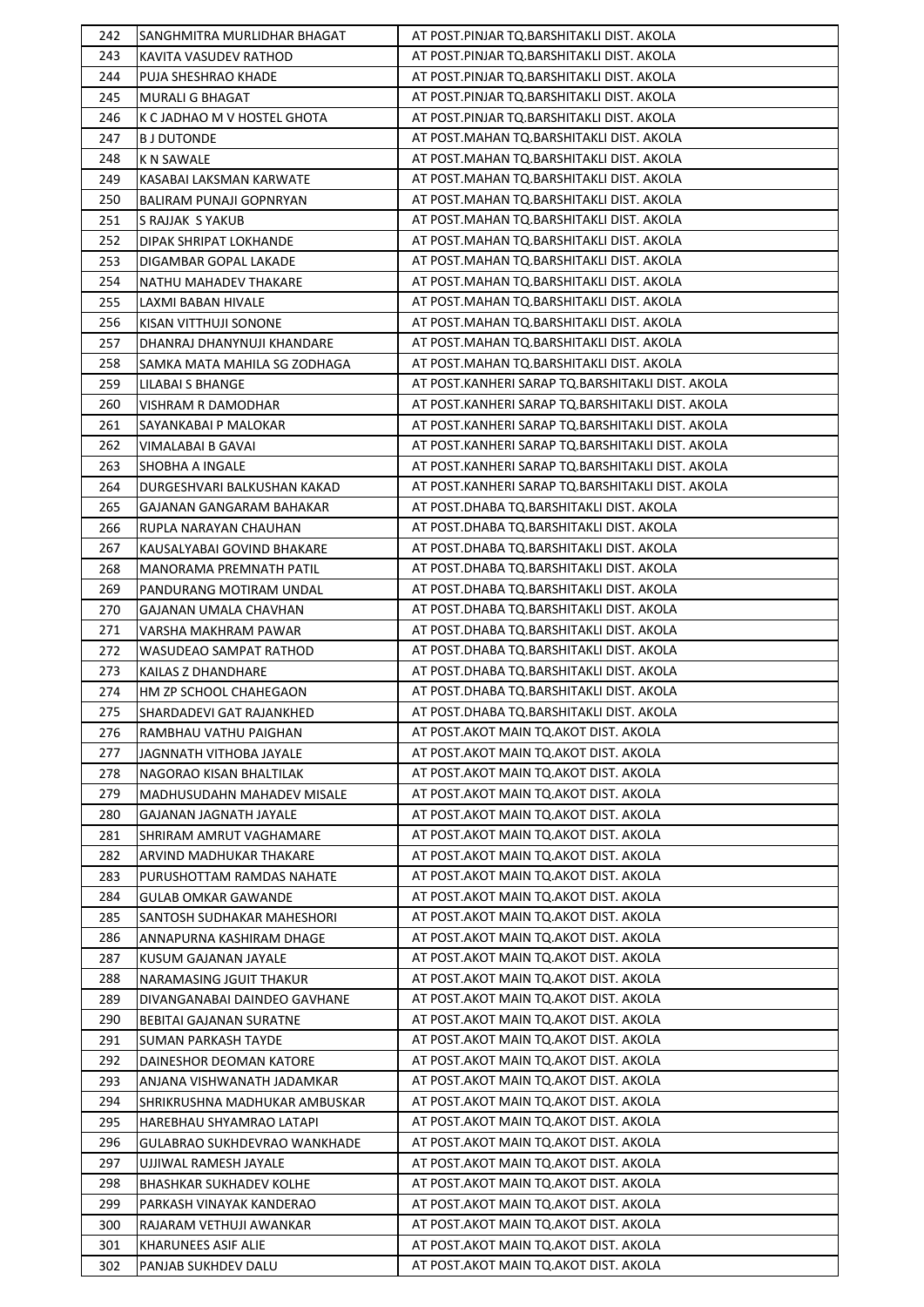| 303        | RAJENDRA PRALHAD DALU                                 | AT POST.AKOT MAIN TQ.AKOT DIST. AKOLA              |
|------------|-------------------------------------------------------|----------------------------------------------------|
| 304        | MAJUALI LIYAKAT ALI                                   | AT POST.AKOT MAIN TQ.AKOT DIST. AKOLA              |
| 305        | VIMAL JAGANNATHRAO DHARME                             | AT POST. AKOT MAIN TQ. AKOT DIST. AKOLA            |
| 306        | SHAMLAL RAMU BELSARE                                  | AT POST.AKOT MAIN TQ.AKOT DIST. AKOLA              |
| 307        | <b>MANOHAR DAYARAM MAKODE</b>                         | AT POST.AKOT MAIN TQ.AKOT DIST. AKOLA              |
| 308        | SHE. NAWAJ SHE.KHAJYA                                 | AT POST.AKOT MAIN TQ.AKOT DIST. AKOLA              |
| 309        | NADAR JANGLU SOLKAR                                   | AT POST.AKOT MAIN TQ.AKOT DIST. AKOLA              |
| 310        | <b>NAJIR HUSEN SURTANE</b>                            | AT POST.AKOT MAIN TQ.AKOT DIST. AKOLA              |
| 311        | <b>HERABAI NAGIR SURTANE</b>                          | AT POST.AKOT MAIN TQ.AKOT DIST. AKOLA              |
| 312        | RUKHMABAI SHRIRAM WANKHADE                            | AT POST.AKOT MAIN TQ.AKOT DIST. AKOLA              |
| 313        | ANANTRAO.DESHMUKH.AD.S.                               | AT POST.AKOT MAIN TQ.AKOT DIST. AKOLA              |
| 314        | SAHYLAYPANI.PU.SAMITI                                 | AT POST.AKOT MAIN TQ.AKOT DIST. AKOLA              |
| 315        | NIGAHE KARAM M.S.S.B.G.AKOT                           | AT POST. AKOT MAIN TQ. AKOT DIST. AKOLA            |
| 316        | ANANT S.S.M.B.G. POPATKHED                            | AT POST.AKOT MAIN TQ.AKOT DIST. AKOLA              |
| 317        | RENUKA M.S.S.B.G. POPATKHED                           | AT POST.AKOT MAIN TQ.AKOT DIST. AKOLA              |
| 318        | VIJAY S GAWANDE                                       | AT POST.AKOT MAIN TQ.AKOT DIST. AKOLA              |
| 319        | <b>MANOJ SHREEKUMAR FURSULE</b>                       | AT POST.AKOT MAIN TQ.AKOT DIST. AKOLA              |
| 320        | NAGORAO VISHAVANATH VADATKAR                          | AT POST.AKOT MAIN TQ.AKOT DIST. AKOLA              |
| 321        | CHANDA BHAGAVAN HATEKAR                               | AT POST.AKOT MAIN TQ.AKOT DIST. AKOLA              |
| 322        | BHASKAR SHRIRAM WANKHADE                              | AT POST.AKOT MAIN TQ.AKOT DIST. AKOLA              |
| 323        | NANADKISHOR VISHVANATH GANGANE                        | AT POST.AKOT MAIN TQ.AKOT DIST. AKOLA              |
| 324        | SUDHAKAR NAMDEV TADE                                  | AT POST.AKOT MAIN TQ.AKOT DIST. AKOLA              |
| 325        | RAGHUNATH SANPAT PAKAHRE                              | AT POST. AKOT MAIN TQ. AKOT DIST. AKOLA            |
| 326        | RAMABHAU AMURUT SHIGNARE                              | AT POST.AKOT MAIN TQ.AKOT DIST. AKOLA              |
| 327        | GAYATRI BALIRAM KAWANPURE                             | AT POST.AKOT MAIN TQ.AKOT DIST. AKOLA              |
| 328        | SUNIL RUPRAO MASKE                                    | AT POST.AKOT MAIN TQ.AKOT DIST. AKOLA              |
| 329        | SHRIKRUSHNA DADARAO TARALE                            | AT POST.AKOT MAIN TQ.AKOT DIST. AKOLA              |
| 330        | KALIMUNNISA J.A. AJIJ                                 | AT POST. AKOT MAIN TQ. AKOT DIST. AKOLA            |
| 331        |                                                       | AT POST. AKOT MAIN TQ. AKOT DIST. AKOLA            |
|            | GODAVARI JANGLUJI BODADE                              | AT POST.AKOT MAIN TQ.AKOT DIST. AKOLA              |
| 332        | RACHANA SANTOSH DHARME                                | AT POST.AKOT MAIN TQ.AKOT DIST. AKOLA              |
| 333        | SHAHADEORAO WASUDEO TELGOTE<br>SUMAN PARSHRAM LATKUTE | AT POST.AKOT MAIN TQ.AKOT DIST. AKOLA              |
| 334<br>335 |                                                       | AT POST. AKOT NARSHING MANDIR TQ. AKOT DIST. AKOLA |
| 336        | SHARAD KISAN CHAVAN<br>MAHADEV SUDAMSA SHENDURKAR     | AT POST. AKOT NARSHING MANDIR TO. AKOT DIST. AKOLA |
| 337        |                                                       | AT POST.AKOT NARSHING MANDIR TQ.AKOT DIST. AKOLA   |
|            | DIPAK MOHANRAO MANDVE                                 | AT POST.AKOT NARSHING MANDIR TQ.AKOT DIST. AKOLA   |
| 338<br>339 | SATISH RAMESH PAWAR                                   | AT POST.AKOT NARSHING MANDIR TQ.AKOT DIST. AKOLA   |
| 340        | PRBHAVATI SITARAM RAGHUVANSHI                         | AT POST. AKOT NARSHING MANDIR TQ. AKOT DIST. AKOLA |
|            | KOKILA DHIRAJ NAGADIYA                                |                                                    |
| 341        | SANGITA VILAS LAVHALE                                 | AT POST. AKOT NARSHING MANDIR TO. AKOT DIST. AKOLA |
| 342        | SAI AJAMAT SAI.KADIR                                  | AT POST.AKOT NARSHING MANDIR TQ.AKOT DIST. AKOLA   |
| 343        | SAU BALI SHAM AMBORE                                  | AT POST.AKOT NARSHING MANDIR TQ.AKOT DIST. AKOLA   |
| 344        | ARCHANA NITIN JAVANJAL                                | AT POST.SAVARA TQ.AKOT DIST. AKOLA                 |
| 345        | KASHIRAM SITARAM JADHAV                               | AT POST.RAUNDALA TQ.AKOT DIST. AKOLA               |
| 346        | PADMAKAR SHIVSHANKAR PATIL                            | AT POST.RAUNDALA TQ.AKOT DIST. AKOLA               |
| 347        | RAMESHWAR S PATIL                                     | AT POST.RAUNDALA TQ.AKOT DIST. AKOLA               |
| 348        | KISAN S PATIL                                         | AT POST.RAUNDALA TQ.AKOT DIST. AKOLA               |
| 349        | VINOD SHRIRAM BAYASKAR                                | AT POST.RAUNDALA TQ.AKOT DIST. AKOLA               |
| 350        | KUSUM RAMKRUSHNA GADEKAR                              | AT POST.RAUNDALA TQ.AKOT DIST. AKOLA               |
| 351        | SURESH VAMAN ABAGAD                                   | AT POST.RAUNDALA TQ.AKOT DIST. AKOLA               |
| 352        | GANESH PARASHRAM MOKALKAR                             | AT POST.RAUNDALA TQ.AKOT DIST. AKOLA               |
| 353        | ASHOK DAMODHAR WANKHADE                               | AT POST.RAUNDALA TQ.AKOT DIST. AKOLA               |
| 354        | BALKRUSHNA VITTAL JAULKAR                             | AT POST. CHOHOTTA BAZARTQ.AKOT DIST. AKOLA         |
| 355        | DNYANDEO TUKARAM WAGHMARE                             | AT POST. CHOHOTTA BAZARTQ.AKOT DIST. AKOLA         |
| 356        | BHANUDAS M. PEDHE                                     | AT POST. CHOHOTTA BAZARTQ.AKOT DIST. AKOLA         |
| 357        | VASANT KASHIRAM SOLANKE                               | AT POST. CHOHOTTA BAZARTQ.AKOT DIST. AKOLA         |
| 358        | SHGERABE MUBARAKSHA                                   | AT POST. CHOHOTTA BAZARTQ.AKOT DIST. AKOLA         |
| 359        | PRAMILA B. PACHBOLE                                   | AT POST. CHOHOTTA BAZARTQ.AKOT DIST. AKOLA         |
| 360        | PUNJAJI KASHIRAM PETE                                 | AT POST. CHOHOTTA BAZARTQ.AKOT DIST. AKOLA         |
| 361        | PRABHAKAR D GAWANDE                                   | AT POST. CHOHOTTA BAZARTQ.AKOT DIST. AKOLA         |
| 362        | PARASHARAM CHEBDUJI WAGHMARE                          | AT POST. CHOHOTTA BAZARTQ.AKOT DIST. AKOLA         |
| 363        | MANGESH HARIDAS GONDCHAWAR                            | AT POST. CHOHOTTA BAZARTQ.AKOT DIST. AKOLA         |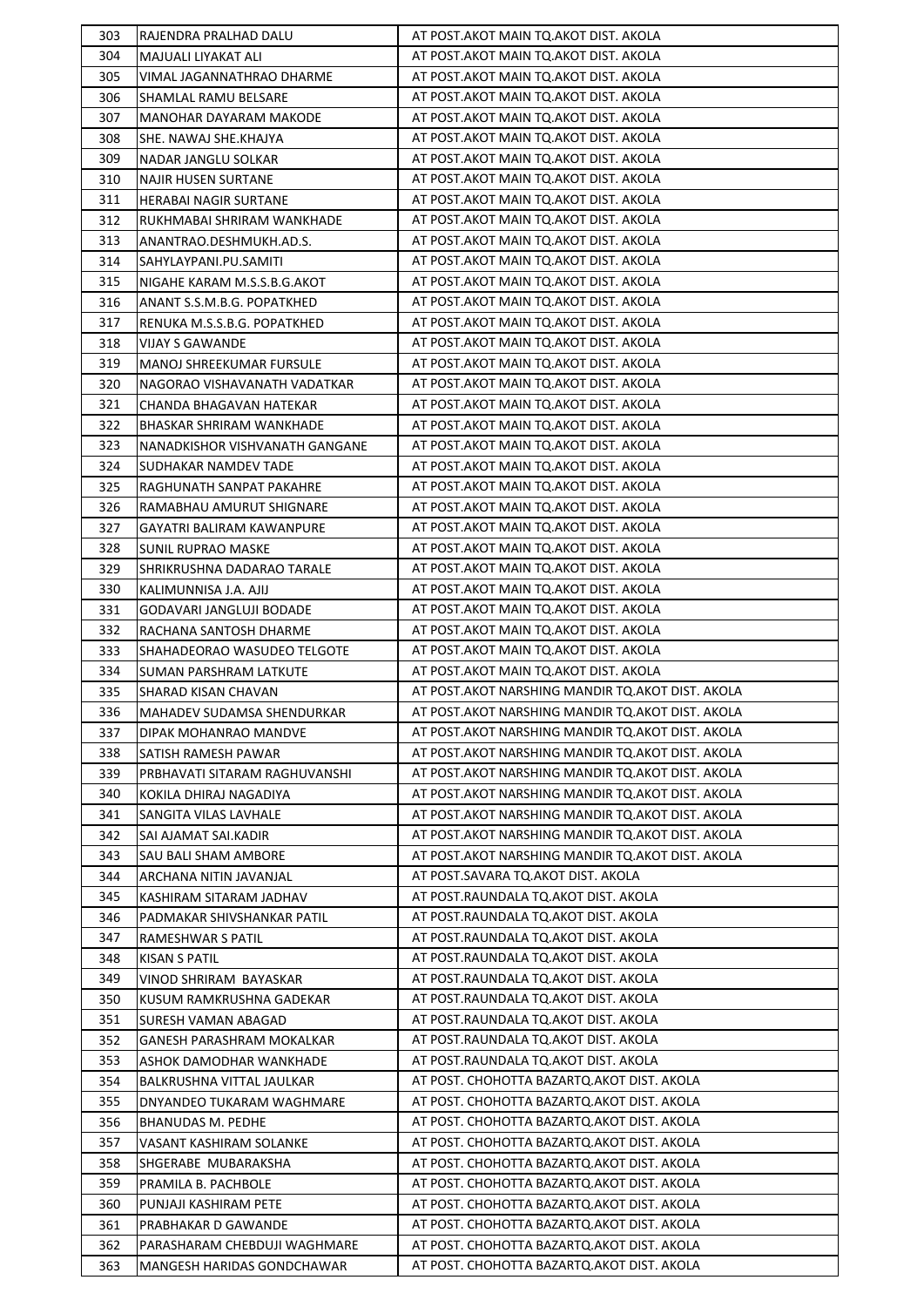| 364 | DAYRAM MANOHAR BUNDE                            | AT POST. CHOHOTTA BAZARTQ.AKOT DIST. AKOLA    |
|-----|-------------------------------------------------|-----------------------------------------------|
| 365 | USHA MOHAN GHUGRE                               | AT POST. CHOHOTTA BAZARTQ.AKOT DIST. AKOLA    |
| 366 | RAVAJI SADUJI THORAT                            | AT POST. WARUL JAULKA TQ.AKOT DIST. AKOLA     |
| 367 | SHANTABAI ARJUN GHANBAHADUR                     | AT POST. WARUL JAULKA TQ.AKOT DIST. AKOLA     |
| 368 | SAMPAT GOTUJI TELGOTE                           | AT POST. WARUL JAULKA TQ.AKOT DIST. AKOLA     |
| 369 | AMRUTA BHANAJI OHEKAR                           | AT POST. WARUL JAULKA TQ.AKOT DIST. AKOLA     |
| 370 | BHARATMATA GAON SAMITI JAULKA                   | AT POST. WARUL JAULKA TQ.AKOT DIST. AKOLA     |
| 371 | INDIRA GAON VIKASH SAMITI                       | AT POST. WARUL JAULKA TQ.AKOT DIST. AKOLA     |
| 372 | SHAHANURBI SK. RAJJAK                           | AT POST. WARUL JAULKA TO.AKOT DIST. AKOLA     |
| 373 | MEHMUDABI W/O SK NASIR                          | AT POST. WARUL JAULKA TQ.AKOT DIST. AKOLA     |
| 374 | SUBHASH SHRIKRUSHNA GAWANDE                     | AT POST. WARUL JAULKA TQ.AKOT DIST. AKOLA     |
| 375 | TULASABAI ATMARAM GHANBAHADUR                   | AT POST. WARUL JAULKA TQ.AKOT DIST. AKOLA     |
| 376 | SHANTA GOTUJI RAIBOLE                           | AT POST. WARUL JAULKA TQ.AKOT DIST. AKOLA     |
| 377 | <b>BABARAO SAMRAT TELGOTE</b>                   | AT POST. WARUL JAULKA TQ.AKOT DIST. AKOLA     |
| 378 | DINESH VITHAL SAVARKAR                          | AT POST. AKOLKHED TQ.AKOT DIST. AKOLA         |
| 379 | SHOBHA PRALHAD GEBAD                            | AT POST.KUTASA TQ.AKOT DIST. AKOLA            |
| 380 | PRAMILA RAMDAS MARATHE                          | AT POST.KUTASA TQ.AKOT DIST. AKOLA            |
| 381 |                                                 | AT POST.KUTASA TQ.AKOT DIST. AKOLA            |
| 382 | AKARAM DAULAT GAVANDE<br>ARATI PRABHAKAR GHATOL | AT POST.MUNDGAON TQ.AKOT DIST. AKOLA          |
|     |                                                 | AT POST.MUNDGAON TQ.AKOT DIST. AKOLA          |
| 383 | YOGITA VITHAL MHAISNE                           |                                               |
| 384 | SHARAD DADARAO GAWAI                            | AT POST.MUNDGAON TQ.AKOT DIST. AKOLA          |
| 385 | SANIA GR SAMITI TANDULWADI                      | AT POST.MUNDGAON TQ.AKOT DIST. AKOLA          |
| 386 | RADHESHYAM S. JAVANDIYA                         | AT POST. TELHARA MAIN TQ. TELHARA DIST. AKOLA |
| 387 | NAJALI SOYATA ALI ALI                           | AT POST. TELHARA MAIN TO. TELHARA DIST. AKOLA |
| 388 | RAMESHAVR BALIRAM YEVLE                         | AT POST. TELHARA MAIN TO. TELHARA DIST. AKOLA |
| 389 | KU. ARCHANA PURUSHOTTAM ATOKAR                  | AT POST.TELHARA MAIN TQ.TELHARA DIST. AKOLA   |
| 390 | BHAURAO JAIRAM SHIVANKAR                        | AT POST.TELHARA MAIN TQ.TELHARA DIST. AKOLA   |
| 391 | <b>BHANUDAS RAMDAS KUKADE</b>                   | AT POST. TELHARA MAIN TQ. TELHARA DIST. AKOLA |
| 392 | MOTIRAM BHONAJI POHARKAR                        | AT POST. TELHARA MAIN TQ. TELHARA DIST. AKOLA |
| 393 | PANCHUFALA T. CHIKTE                            | AT POST. TELHARA MAIN TQ. TELHARA DIST. AKOLA |
| 394 | SAMADHAN LATUJI SHIVANKAR                       | AT POST. TELHARA MAIN TO. TELHARA DIST. AKOLA |
| 395 | S.NARAYAN SHALIGRAM CHANDAK                     | AT POST. TELHARA MAIN TQ. TELHARA DIST. AKOLA |
| 396 | VENUTAI NILKHANT KHARODE                        | AT POST.TELHARA MAIN TQ.TELHARA DIST. AKOLA   |
| 397 | VISHWANATH PARASRAM WARANKAR                    | AT POST. TELHARA MAIN TQ. TELHARA DIST. AKOLA |
| 398 | SAU ASHA RAJENDRA DUBE                          | AT POST. TELHARA MAIN TO. TELHARA DIST. AKOLA |
| 399 | SHRIRAM TULSHIRAM GAVLI                         | AT POST.TELHARA MAIN TQ.TELHARA DIST. AKOLA   |
| 400 | KU.RADHIKA GAJANAN NEMADE                       | AT POST.TELHARA MAIN TQ.TELHARA DIST. AKOLA   |
| 401 | SUJATA M.SHE.GAT WADI ADAMPUR                   | AT POST. TELHARA MAIN TO. TELHARA DIST. AKOLA |
| 402 | CHNDRKANT VASUDEV PANDE                         | AT POST. TELHARA CITY TQ. TELHARA DIST. AKOLA |
| 403 | DANYDEV VASUDEV VAGMARE                         | AT POST.TELHARA CITY TQ.TELHARA DIST. AKOLA   |
| 404 | RAJESH KESHAVRAO SHRUNGAKAR                     | AT POST.TELHARA CITY TQ.TELHARA DIST. AKOLA   |
| 405 | VAISHALI MANOHARRAO POHARKAR                    | AT POST.TELHARA CITY TQ.TELHARA DIST. AKOLA   |
| 406 | VITT AYOG GR PAN CHITALWADI                     | AT POST.HIWARKHED TQ.TELHARA DIST. AKOLA      |
| 407 | CHANDRPRABHA BABARAO WANKHADE                   | AT POST.HIWARKHED TQ.TELHARA DIST. AKOLA      |
| 408 | PRALHAD RAJARAM TELGOTE                         | AT POST.HIWARKHED TQ.TELHARA DIST. AKOLA      |
| 409 | JAYASH CHANDRASHEKAR BHOHRA                     | AT POST.HIWARKHED TQ.TELHARA DIST. AKOLA      |
| 410 | ABD SALAM ABD TAWAB                             | AT POST.HIWARKHED TQ.TELHARA DIST. AKOLA      |
| 411 | NAMDEV AKOSHI PATRIKAR                          | AT POST.HIWARKHED TQ.TELHARA DIST. AKOLA      |
| 412 | RATNABAI SOMESHWAR INGLE                        | AT POST.HIWARKHED TQ.TELHARA DIST. AKOLA      |
| 413 | TEJRAO MOTIRAM KORADE.                          | AT POST.HIWARKHED TQ.TELHARA DIST. AKOLA      |
| 414 | NANIBAI BHANUDAS JAWANJAL                       | AT POST.HIWARKHED TQ.TELHARA DIST. AKOLA      |
| 415 | AKSHAY SUDHIR MASALKAR                          | AT POST.HIWARKHED TQ.TELHARA DIST. AKOLA      |
| 416 | MAIMUNABEE SHK ISMILE                           | AT POST.HIWARKHED TQ.TELHARA DIST. AKOLA      |
| 417 | VITTHAL SHALIGRAM BHAKARE                       | AT POST.HIWARKHED TQ.TELHARA DIST. AKOLA      |
| 418 | DIPAK HANUMANGI JAAT                            | AT POST.HIWARKHED TQ.TELHARA DIST. AKOLA      |
| 419 | BHASHKAR RAMKRISHNA PUNDKAR                     | AT POST.HIWARKHED TQ.TELHARA DIST. AKOLA      |
| 420 |                                                 |                                               |
|     | RAJU MANIKRAO AMBULKAR                          | AT POST.HIWARKHED TQ.TELHARA DIST. AKOLA      |
| 421 | SUMAN BHAGWAN TALE                              | AT POST.HIWARKHED TQ.TELHARA DIST. AKOLA      |
| 422 | RAJIK KHA. YUSUF KHA.                           | AT POST.HIWARKHED TQ.TELHARA DIST. AKOLA      |
| 423 | SHE ANVAR SHE MASTAN                            | AT POST.HIWARKHED TQ.TELHARA DIST. AKOLA      |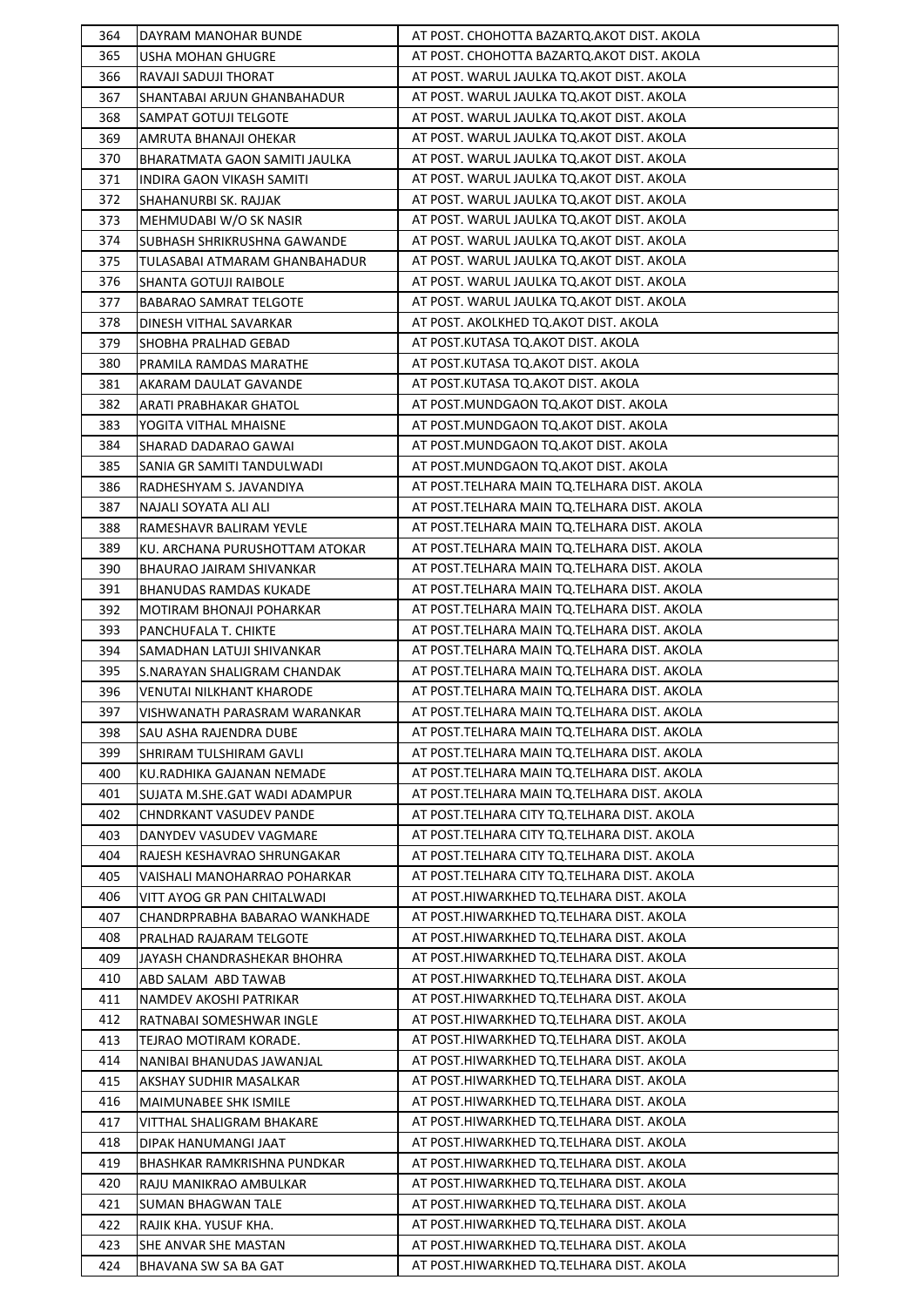| 425 | VISHVNATH MAROTI BORSE         | AT POST.DANAPUR TQ.TELHARA DIST. AKOLA        |
|-----|--------------------------------|-----------------------------------------------|
| 426 | PRALHAD RAMCHANDR GHAYAL       | AT POST.DANAPUR TQ.TELHARA DIST. AKOLA        |
| 427 | GOPAL VASANTRAO NAREKAR        | AT POST.DANAPUR TQ.TELHARA DIST. AKOLA        |
| 428 | SANTOSH SAMADHAN ENAME         | AT POST.DANAPUR TQ.TELHARA DIST. AKOLA        |
| 429 | ANIL RAJARAM HAGE              | AT POST.DANAPUR TQ.TELHARA DIST. AKOLA        |
| 430 | VIMAL K SHEGOKAR               | AT POST.PATHARDI TQ.TELHARA DIST. AKOLA       |
| 431 | NITIN SADASHIV GUJAR           | AT POST.PATHARDI TQ.TELHARA DIST. AKOLA       |
| 432 | VISHWANATH NAGOJI WANKHADE     | AT POST.BELKHED TQ.TELHARA DIST. AKOLA        |
| 433 | JANGIR S B G BELKHED           | AT POST.BELKHED TQ.TELHARA DIST. AKOLA        |
| 434 | SEVAKARAM TULASHIRAM MANE      | AT POST.AADSUL TQ.TELHARA DIST. AKOLA         |
| 435 | SUJEET VASANTARAO NEMADE       | AT POST.AADSUL TQ.TELHARA DIST. AKOLA         |
| 436 | SABIRSHAHA YUSUF SHAHA         | AT POST.AADSUL TQ.TELHARA DIST. AKOLA         |
| 437 | KASHINATH MOTIRAM TAKOTE       | AT POST.ADAGAON BUJRUK TQ.TELHARA DIST. AKOLA |
| 438 | NITIN WAMANRAO METKAR          | AT POST.ADAGAON BUJRUK TQ.TELHARA DIST. AKOLA |
| 439 | RAMESH SUDAM KHANDARE          | AT POST.ADAGAON BUJRUK TQ.TELHARA DIST. AKOLA |
| 440 | VASANT VASUDEV TARALE          | AT POST.ADAGAON BUJRUK TQ.TELHARA DIST. AKOLA |
| 441 | SUNIL RAMANLALJI BAGADI        | AT POST.ADAGAON BUJRUK TQ.TELHARA DIST. AKOLA |
| 442 | SRIDHAR HARICHANDR RAUT        | AT POST.BALAPUR TQ.BALAPUR DIST. AKOLA        |
| 443 | WAMAN SHRIRAM MHAISNE          | AT POST.BALAPUR TQ.BALAPUR DIST. AKOLA        |
| 444 | GULABRAO NARAYAN MHAYSANE      | AT POST.BALAPUR TQ.BALAPUR DIST. AKOLA        |
| 445 | RAMESH SHANKAR THAKARE         | AT POST.BALAPUR TQ.BALAPUR DIST. AKOLA        |
| 446 | NUJHAT FEERDOSE A RAFEEQ       | AT POST.BALAPUR TQ.BALAPUR DIST. AKOLA        |
| 447 |                                | AT POST.BALAPUR TQ.BALAPUR DIST. AKOLA        |
|     | MAHADEO MOTIRAM SULTANE        |                                               |
| 448 | JIJABAI MAHADEO RATALE         | AT POST.BALAPUR TQ.BALAPUR DIST. AKOLA        |
| 449 | JORAVARKHAN NURKHAN            | AT POST.BALAPUR TQ.BALAPUR DIST. AKOLA        |
| 450 | KUSUMBAI SAMADHAN KALASKAR     | AT POST.BALAPUR TQ.BALAPUR DIST. AKOLA        |
| 451 | PRAMILA MAHADEV THETE          | AT POST.BALAPUR TQ.BALAPUR DIST. AKOLA        |
| 452 | YASHODABAI KISAN GADGE         | AT POST.URAL TQ.BALAPUR DIST. AKOLA           |
| 453 | MADHUKAR PUNDLIK GHYARE        | AT POST.URAL TQ.BALAPUR DIST. AKOLA           |
| 454 | SUKHADEV RAMBHAU WAGH          | AT POST.URAL TQ.BALAPUR DIST. AKOLA           |
| 455 | VINOD UTTAMRAO CHIKTE          | AT POST.URAL TQ.BALAPUR DIST. AKOLA           |
| 456 | TANAJI SONAJI DAMODAR          | AT POST.URAL TQ.BALAPUR DIST. AKOLA           |
| 457 | ZYABUJI C VIROKAR              | AT POST.URAL TQ.BALAPUR DIST. AKOLA           |
| 458 | MD. YUSUF BANE MIYA            | AT POST.URAL TQ.BALAPUR DIST. AKOLA           |
| 459 | SHEVANTABAI NAGORAO GHYARE     | AT POST.URAL TQ.BALAPUR DIST. AKOLA           |
| 460 | GULAM HUSEN GULAM MAHEMUD SHAH | AT POST.URAL TQ.BALAPUR DIST. AKOLA           |
| 461 | MADHURA BAI TOTARAM TEKADE     | AT POST.URAL TQ.BALAPUR DIST. AKOLA           |
| 462 | SURERSH VAMAN WANKHADE         | AT POST.URAL TO.BALAPUR DIST. AKOLA           |
| 463 | RAMRAO SHYAMRAO POHARE         | AT POST.URAL TQ.BALAPUR DIST. AKOLA           |
| 464 | KISAN GOVIND KURALE            | AT POST.URAL TQ.BALAPUR DIST. AKOLA           |
| 465 | SHARDA ANANTESHWR ROHNKAR      | AT POST.URAL TQ.BALAPUR DIST. AKOLA           |
| 466 | RAJARAM JARYRAM LASURKAR       | AT POST.URAL TQ.BALAPUR DIST. AKOLA           |
| 467 | ANNABHAU SATHE MAHI GAT        | AT POST.URAL TQ.BALAPUR DIST. AKOLA           |
| 468 | MAHAMAYA M SA SAMUH            | AT POST.URAL TQ.BALAPUR DIST. AKOLA           |
| 469 | DESHBHAKTA V O C SCHOOL        | AT POST. WADEGAON TO. BALAPUR DIST. AKOLA     |
| 470 | GANESH SHIVRAM INGLE           | AT POST.WADEGAON TQ.BALAPUR DIST. AKOLA       |
| 471 | MANGESH PRITHAM INGALE         | AT POST.WADEGAON TQ.BALAPUR DIST. AKOLA       |
| 472 | BHASKAR MOTIRAM BHATARKAR      | AT POST. WADEGAON TO. BALAPUR DIST. AKOLA     |
| 473 | VINOD KASHINATH NAKAT          | AT POST. WADEGAON TO BALAPUR DIST. AKOLA      |
| 474 | GAJANAN RAMCHANDRA KASURKAR    | AT POST.WADEGAON TQ.BALAPUR DIST. AKOLA       |
| 475 | PURUSHOTTAM DIGAMBAR ASOLKAR   | AT POST.WADEGAON TQ.BALAPUR DIST. AKOLA       |
| 476 | <b>SUNITA SUBHASH METANGE</b>  | AT POST. WADEGAON TQ. BALAPUR DIST. AKOLA     |
| 477 | MAHENDRA RAMKRUSHAN RAUT       | AT POST. WADEGAON TO. BALAPUR DIST. AKOLA     |
| 478 | NIRMALA RAMRAO KALE            | AT POST. WADEGAON TO. BALAPUR DIST. AKOLA     |
| 479 | AANANDA BHONAJI WANKHADE       | AT POST.NIMBA TQ.BALAPUR DIST. AKOLA          |
| 480 | SUMANBAI J. T. WAKADE          | AT POST.NIMBA TQ.BALAPUR DIST. AKOLA          |
| 481 | TARA ANANTARAO DESHMUKH        | AT POST.NIMBA TQ.BALAPUR DIST. AKOLA          |
| 482 | PARWATABAI KISAN SURVE         | AT POST.NIMBA TQ.BALAPUR DIST. AKOLA          |
| 483 | FARIDA SATTAR SHAHA            | AT POST.NIMBA TQ.BALAPUR DIST. AKOLA          |
| 484 | KAMALABAI D SHEGOKAR           | AT POST.NIMBA TQ.BALAPUR DIST. AKOLA          |
| 485 | ARJUN B INGALE                 | AT POST.NIMBA TQ.BALAPUR DIST. AKOLA          |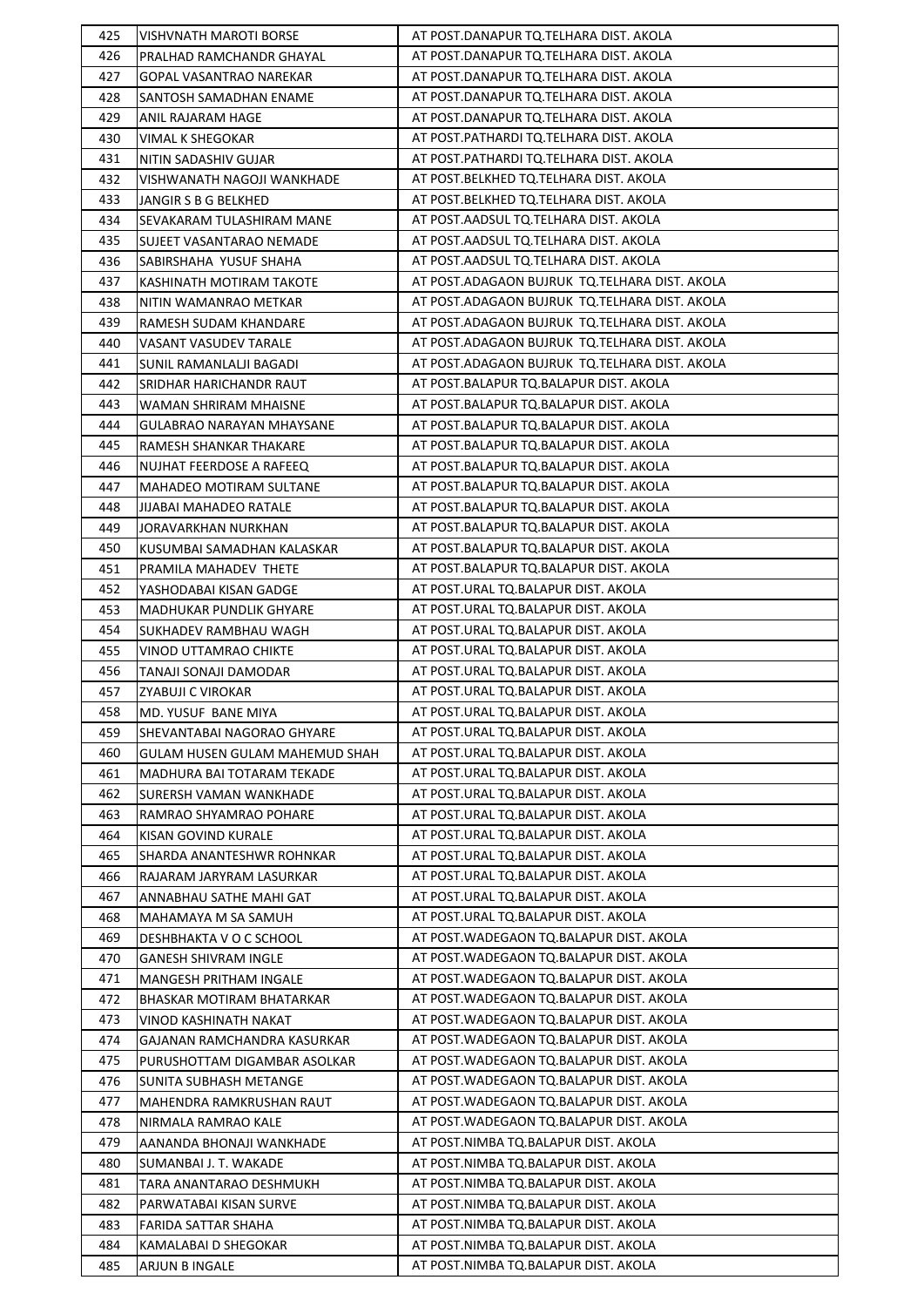| 486 | KASABAI TULSHRAM UMRAVALE                         | AT POST.NIMBA TQ.BALAPUR DIST. AKOLA            |
|-----|---------------------------------------------------|-------------------------------------------------|
| 487 | ASHOK HANUMANJI PUNIA                             | AT POST.NIMBA TQ.BALAPUR DIST. AKOLA            |
| 488 | <b>IRSHAD I HUSHAIN</b>                           | AT POST.NIMBA TQ.BALAPUR DIST. AKOLA            |
| 489 | SEEMA PRADIP WAKADE                               | AT POST.NIMBA TQ.BALAPUR DIST. AKOLA            |
| 490 | HM SHIVAJI VID NIMBA                              | AT POST.NIMBA TQ.BALAPUR DIST. AKOLA            |
| 491 | SAVITRIBAI FULE MAHILA S B G S                    | AT POST.NIMBA TQ.BALAPUR DIST. AKOLA            |
| 492 | VISHVSHANTI S BCG DAGADKHED                       | AT POST.NIMBA TQ.BALAPUR DIST. AKOLA            |
| 493 | <b>SURESH P PATKAR</b>                            | AT POST.PARAS TQ.BALAPUR DIST. AKOLA            |
| 494 | SHE RAHEMATULLA MO YUSUF                          | AT POST.PARAS TO.BALAPUR DIST. AKOLA            |
| 495 | JAGDEO BHAGWAN SIRSAT                             | AT POST.PARAS TQ.BALAPUR DIST. AKOLA            |
| 496 | BHIKAJI GOVINDA KARNJRKAR                         | AT POST.PARAS TQ.BALAPUR DIST. AKOLA            |
| 497 | LALITA VASANT BHARNE                              | AT POST.PARAS TQ.BALAPUR DIST. AKOLA            |
| 498 | SANTOSH MAHADEO TAYDE                             | AT POST.PARAS TQ.BALAPUR DIST. AKOLA            |
| 499 | SANJAY GANGARAM POLKE                             | AT POST.PARAS TQ.BALAPUR DIST. AKOLA            |
| 500 | DIPALI PANJAB DAGWAR                              | AT POST.PARAS TQ.BALAPUR DIST. AKOLA            |
| 501 | MAHANADA GAJANAN GAWAI                            | AT POST.PARAS TQ.BALAPUR DIST. AKOLA            |
| 502 | NAGRAJ SHRIKRISHANA JAYALE                        | AT POST.HATRUN TQ.BALAPUR DIST. AKOLA           |
| 503 | PUSHPABAI VASUDEO AKOTKAR                         | AT POST. VYALA TQ. BALAPUR DIST. AKOLA          |
| 504 | PHULABAI BHAGAWAN THAKARE                         | AT POST. VYALA TQ. BALAPUR DIST. AKOLA          |
| 505 | SONALI BHAGWAN THAKARE                            | AT POST.VYALA TQ.BALAPUR DIST. AKOLA            |
| 506 | TULSABAI KAWAL VIDYA M C V C P                    | AT POST.PATUR TQ.PATUR DIST. AKOLA              |
| 507 | SACHI.GRAM.P.KARLA                                | AT POST.PATUR TQ.PATUR DIST. AKOLA              |
| 508 | SREKRUSHNA NAGORAV FHATKAR                        | AT POST. PATUR TO. PATUR DIST. AKOLA            |
| 509 | SHIVLAL BHIKAJI DAKORE                            | AT POST.PATUR TQ.PATUR DIST. AKOLA              |
| 510 | AVINASH RAMESHRAO UMALE                           | AT POST.PATUR TQ.PATUR DIST. AKOLA              |
| 511 | RUKHAMINA RAMDAS ATTARKAR                         | AT POST.PATUR TQ.PATUR DIST. AKOLA              |
| 512 | TANAJI TUKARAM KHARDE                             | AT POST.PATUR TQ.PATUR DIST. AKOLA              |
| 513 | DIVAKAR DEVLAL TALE                               | AT POST. PATUR TO. PATUR DIST. AKOLA            |
| 514 | RAJU AMBADAS JAMNIK                               | AT POST.PATUR TQ.PATUR DIST. AKOLA              |
| 515 | DEVKABAI MOTIRAM GADGE                            | AT POST.PATUR TQ.PATUR DIST. AKOLA              |
| 516 | DEVSING HARISING RATHOD                           | AT POST.PATUR TQ.PATUR DIST. AKOLA              |
| 517 | A.ALIM A.MAJID DESHMUKH                           | AT POST.PATUR TQ.PATUR DIST. AKOLA              |
| 518 | SATISH MADHUKAR INGALE                            | AT POST. PATUR TO. PATUR DIST. AKOLA            |
| 519 | KISHAN TUKARAM UGALE                              | AT POST.PATUR TQ.PATUR DIST. AKOLA              |
| 520 | VAISHALI ARUN RAUNDALE                            | AT POST. PATUR TO. PATUR DIST. AKOLA            |
| 521 | VISHNU DAGADU KHARADE                             | AT POST.PATUR TQ.PATUR DIST. AKOLA              |
| 522 | Y.A.S.S.S.RAMKRUSHNA.SAVANT.V                     | AT POST.PATUR TQ.PATUR DIST. AKOLA              |
| 523 | DALPAT.NAIK.ASRAM.SCHOOL                          | AT POST.PATUR TQ.PATUR DIST. AKOLA              |
| 524 | SAI.SHETI.VIKAS.SAMITI                            | AT POST.PATUR TQ.PATUR DIST. AKOLA              |
| 525 | NARMDA DINKAR NAPATE                              | AT POST.CHANNI TQ.PATUR DIST. AKOLA             |
| 526 | PUSHPA KAILAS WANKHADE                            | AT POST.CHANNI TQ.PATUR DIST. AKOLA             |
| 527 | <b>CHANDBEE S BABAN</b>                           | AT POST.CHANNI TQ.PATUR DIST. AKOLA             |
| 528 | RUKHAMINI PANDURANG DAKHORE                       | AT POST.CHANNI TQ.PATUR DIST. AKOLA             |
| 529 | LAXMI R CHAUKE APK RAMDAS H CH                    | AT POST.CHANNI TQ.PATUR DIST. AKOLA             |
| 530 | SHANKAR RAMAJI RATHOD                             | AT POST.CHANNI TQ.PATUR DIST. AKOLA             |
| 531 | SANGITA DEOLAL WANKHADE                           | AT POST.CHANNI TQ.PATUR DIST. AKOLA             |
| 532 | TULSHIRAM NAGOJI WALAKE                           | AT POST.CHANNI TQ.PATUR DIST. AKOLA             |
| 533 | <b>GULAB N DESHMUKH</b>                           | AT POST.ALEGAON TQ.PATUR DIST. AKOLA            |
| 534 | DNANESHWAR TUKARAM GADEKAR                        | AT POST.ALEGAON TQ.PATUR DIST. AKOLA            |
| 535 | SHRAWAN ONKAR MOHADE                              | AT POST.ALEGAON TQ.PATUR DIST. AKOLA            |
| 536 | RAJARAM T INGALE                                  | AT POST.ALEGAON TQ.PATUR DIST. AKOLA            |
| 537 | UMESH PARVIN SHE PYAS                             | AT POST.ALEGAON TQ.PATUR DIST. AKOLA            |
| 538 | SANJAY GOVINDA BHOPE                              | AT POST.ALEGAON TQ.PATUR DIST. AKOLA            |
| 539 | SHIVDAS SHALIGRAM TELGOTE                         | AT POST.ALEGAON TQ.PATUR DIST. AKOLA            |
| 540 | ST GAJANAN MAHARAJ GATGADGAON                     | AT POST.ALEGAON TQ.PATUR DIST. AKOLA            |
| 541 |                                                   | AT POST.ALEGAON TQ.PATUR DIST. AKOLA            |
| 542 | SANTOSHIMATA GMAHILA GAT<br>KAFINATH GAT AALEGAON | AT POST.ALEGAON TQ.PATUR DIST. AKOLA            |
| 543 | VAN VYAVASTHAPAN SAMITI SONUNA                    | AT POST.ALEGAON TQ.PATUR DIST. AKOLA            |
| 544 | SINDHU P INGALE                                   | AT POST. VIWARABHABULGAON TQ. PATUR DIST. AKOLA |
| 545 | CHANDRABHAGA S SUKHADE                            | AT POST.SASTI TQ.PATUR DIST. AKOLA              |
| 546 | KASABAI NAMDEV HAGE                               | AT POST.SASTI TQ.PATUR DIST. AKOLA              |
|     |                                                   |                                                 |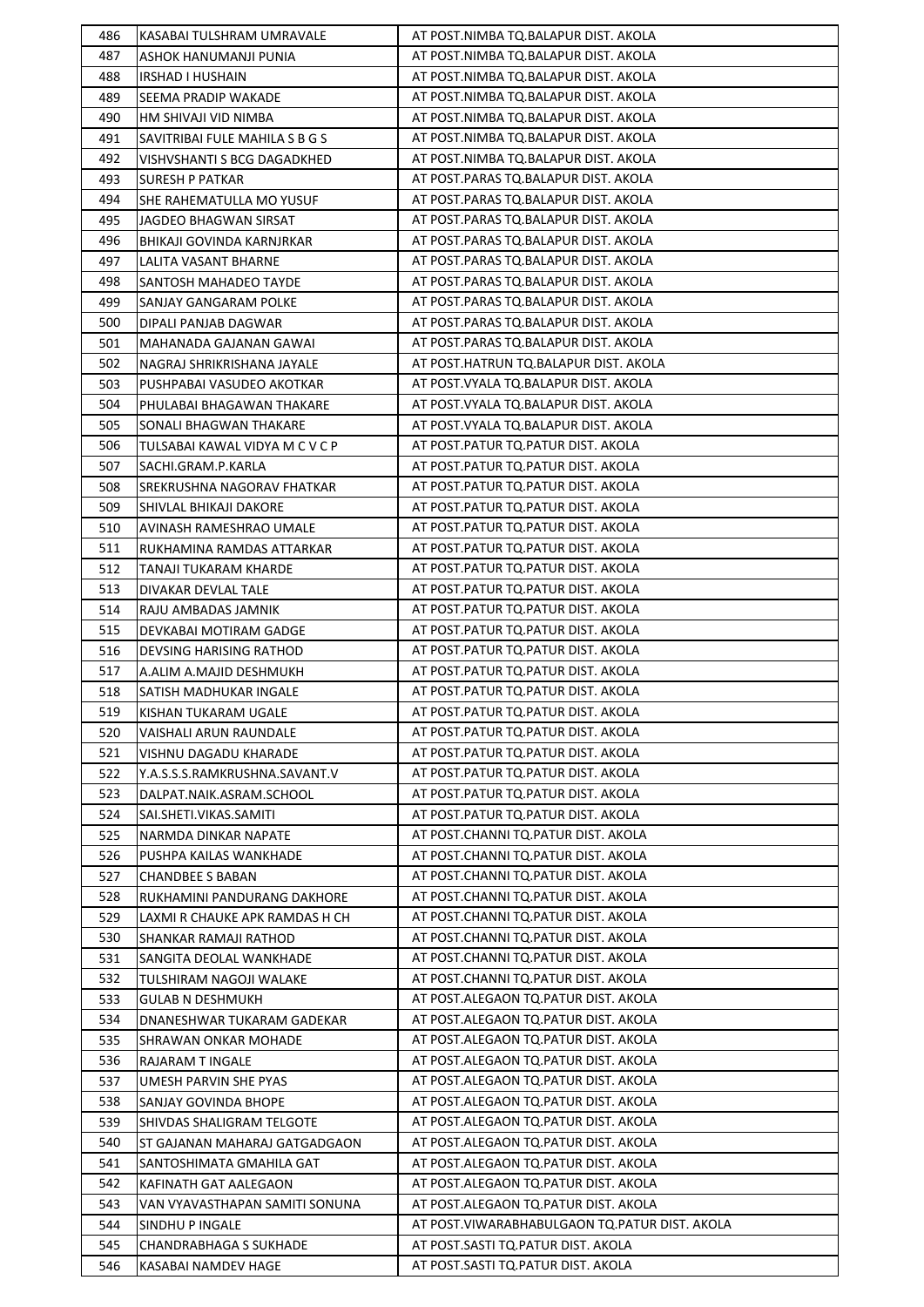| 547 | NIYO MUKYA PRA.ADA.MILK UTP.S. | AT POST.MURTIZAPUR MAIN TQ.MURTIZAPUR DIST. AKOLA          |
|-----|--------------------------------|------------------------------------------------------------|
| 548 | KANTABAI MAHADEV SARODE        | AT POST.MURTIZAPUR MAIN TQ.MURTIZAPUR DIST. AKOLA          |
| 549 | DEVSHING MOTIRAM RATHOD        | AT POST.MURTIZAPUR MAIN TQ.MURTIZAPUR DIST. AKOLA          |
| 550 | SHE.MOHAMAD SHE.GULAM          | AT POST. MURTIZAPUR MAIN TO. MURTIZAPUR DIST. AKOLA        |
| 551 | <b>BEBITAI SAHEBRAO INGLE</b>  | AT POST. MURTIZAPUR MAIN TO. MURTIZAPUR DIST. AKOLA        |
| 552 | NITA GAJANAN KURADE            | AT POST. MURTIZAPUR MAIN TO. MURTIZAPUR DIST. AKOLA        |
| 553 | ARUN RAMRAOJI TANGDE           | AT POST.MURTIZAPUR MAIN TQ.MURTIZAPUR DIST. AKOLA          |
| 554 | NAMDEO KISAN KHANDARE          | AT POST. MURTIZAPUR MAIN TO. MURTIZAPUR DIST. AKOLA        |
| 555 | HARSHA DASHRATH KAMANDAR       | AT POST. MURTIZAPUR MAIN TO. MURTIZAPUR DIST. AKOLA        |
| 556 | RUBIYA MAHESH SK NABI NAKVI    | AT POST. MURTIZAPUR MAIN TO. MURTIZAPUR DIST. AKOLA        |
| 557 | LALITA SHITAL GHODESWAR        | AT POST. MURTIZAPUR MAIN TQ. MURTIZAPUR DIST. AKOLA        |
| 558 | SARSVATI KISAN BHATKAR         | AT POST.MURTIZAPUR MAIN TQ.MURTIZAPUR DIST. AKOLA          |
| 559 | SHUBHANGI DADARAO BHATKAR      | AT POST.MURTIZAPUR MAIN TQ.MURTIZAPUR DIST. AKOLA          |
| 560 | MANORAMA R NILKHAN             | AT POST.MURTIZAPUR MAIN TQ.MURTIZAPUR DIST. AKOLA          |
| 561 | EGS & , MPSP MURTIZAPUR        | AT POST. MURTIZAPUR MAIN TO. MURTIZAPUR DIST. AKOLA        |
| 562 | SSA & , MPSP BHA.DYAN.S        | AT POST.MURTIZAPUR MAIN TQ.MURTIZAPUR DIST. AKOLA          |
| 563 | SHATUSHI B.GAT                 | AT POST.MURTIZAPUR MAIN TQ.MURTIZAPUR DIST. AKOLA          |
| 564 | S.JAMIL S.USMAN                | AT POST.MURTIZAPUR MARKET YARD TQ.MURTIZAPUR DIST. AKOLA   |
| 565 | NALIKA MANIKARAO LANDE         | AT POST. MURTIZAPUR MARKET YARD TQ. MURTIZAPUR DIST. AKOLA |
| 566 | RAVINDRA SHRIDHAR GAWANDE      | AT POST. MURTIZAPUR MARKET YARD TO. MURTIZAPUR DIST. AKOLA |
|     |                                |                                                            |
| 567 | RAJARAM JANOJI MALKHEDE        | AT POST.MURTIZAPUR MARKET YARD TQ.MURTIZAPUR DIST. AKOLA   |
| 568 | SAMADHAN ABHIMAN JAMNIK        | AT POST.MURTIZAPUR MARKET YARD TQ.MURTIZAPUR DIST. AKOLA   |
| 569 | SU. NEENA VASANTRAO MANKAR     | AT POST.MURTIZAPUR MARKET YARD TQ.MURTIZAPUR DIST. AKOLA   |
| 570 | ANANDA VASANTA KHANNDEKAR      | AT POST. MURTIZAPUR MARKET YARD TQ. MURTIZAPUR DIST. AKOLA |
| 571 | SUDHAKAR MURLIDHAR RAUT        | AT POST. MURTIZAPUR MARKET YARD TQ. MURTIZAPUR DIST. AKOLA |
| 572 | <b>BHAURAO B BORDE</b>         | AT POST.MURTIZAPUR MARKET YARD TQ.MURTIZAPUR DIST. AKOLA   |
| 573 | SARVA SHIKSHA ABHIYAN NITIN VI | AT POST.MURTIZAPUR MARKET YARD TQ.MURTIZAPUR DIST. AKOLA   |
| 574 | NAGAR PALIKA SAL EMP SOC MZR   | AT POST. MURTIZAPUR CITY TO. MURTIZAPUR DIST. AKOLA        |
| 575 | VINOD GANPATRAO BARDE          | AT POST. MURTIZAPUR CITY TO. MURTIZAPUR DIST. AKOLA        |
| 576 | BHASKAR NANDAJI INGALE         | AT POST. MURTIZAPUR CITY TO. MURTIZAPUR DIST. AKOLA        |
| 577 | JAO IDDIN SK AMIR              | AT POST. MURTIZAPUR CITY TO. MURTIZAPUR DIST. AKOLA        |
| 578 | SURESH RAIBHAN GAWAI           | AT POST.MURTIZAPUR CITY TQ.MURTIZAPUR DIST. AKOLA          |
| 579 | SANJAY ARVINDRAO CHOUKE        | AT POST. MURTIZAPUR CITY TO. MURTIZAPUR DIST. AKOLA        |
| 580 | SAI ANIS SAI AJIJ              | AT POST. MURTIZAPUR CITY TO. MURTIZAPUR DIST. AKOLA        |
| 581 | S GAJANAN MAH. SHET. B.G. ANBR | AT POST.MURTIZAPUR CITY TQ.MURTIZAPUR DIST. AKOLA          |
| 582 | CHANDRAKALA NAMDEV WANKHADE    | AT POST. MANA TQ. MURTIZAPUR DIST. AKOLA                   |
| 583 | NARENDR NARAYAN DESHMUKH       | AT POST.MANA TQ.MURTIZAPUR DIST. AKOLA                     |
| 584 | DADARO JANUJI TAYADE           | AT POST.MANA TQ.MURTIZAPUR DIST. AKOLA                     |
| 585 | RAVINDR PRALHADRAO BAANBAL     | AT POST. MANA TQ. MURTIZAPUR DIST. AKOLA                   |
| 586 | SULBHA VIJAY MULE              | AT POST.MANA TQ.MURTIZAPUR DIST. AKOLA                     |
| 587 | PRADIP RAJARAMJI NAVRE         | AT POST.MANA TQ.MURTIZAPUR DIST. AKOLA                     |
| 588 | SUDAM SHANKAR NANDAGAWALI      | AT POST.KURUM TQ.MURTIZAPUR DIST. AKOLA                    |
| 589 | <b>BNABAI MAROTI RANGAJI</b>   | AT POST.KURUM TQ.MURTIZAPUR DIST. AKOLA                    |
| 590 | PADMA BABURAO INGALE           | AT POST.KURUM TQ.MURTIZAPUR DIST. AKOLA                    |
| 591 | <b>ASHOK N UMANE</b>           | AT POST.KURUM TQ.MURTIZAPUR DIST. AKOLA                    |
| 592 | <b>GAJANAN U. TATAR</b>        | AT POST.KURUM TQ.MURTIZAPUR DIST. AKOLA                    |
| 593 | SULTANE HIND BAHUDDESHIYA SOC  | AT POST.KARANJA MAIN.TQ.KARANJA DIST. WASHIM               |
| 594 | NARAYAN DAGDAJI CHAWARE        | AT POST.KARANJA MAIN.TQ.KARANJA DIST. WASHIM               |
| 595 | BANABAI DAMODAR THONBRE        | AT POST.KARANJA MAIN.TQ.KARANJA DIST. WASHIM               |
| 596 | SAHEBRAO GOMAJI DEWALE         | AT POST.KARANJA MAIN.TQ.KARANJA DIST. WASHIM               |
| 597 | SHANTAIBAI BHIWAJI DHAGE       | AT POST.KARANJA MAIN.TQ.KARANJA DIST. WASHIM               |
| 598 | MAROTI RAMCHANDRA MUNDE        | AT POST.KARANJA MAIN.TQ.KARANJA DIST. WASHIM               |
| 599 | GANPAT JABRU GIRI              | AT POST.KARANJA MAIN.TQ.KARANJA DIST. WASHIM               |
| 600 | MAHANANDA PUNDLIK KALBANDE     | AT POST.KARANJA MAIN.TQ.KARANJA DIST. WASHIM               |
| 601 | <b>NASIR KHAN CHAND KHAN</b>   | AT POST.KARANJA MAIN.TQ.KARANJA DIST. WASHIM               |
| 602 | <b>BABAN RAJARAM ADHOLE</b>    | AT POST.KARANJA MAIN.TQ.KARANJA DIST. WASHIM               |
| 603 | SHRIKRUSHNA GULABRAO CHOPADE   | AT POST.KARANJA MAIN.TQ.KARANJA DIST. WASHIM               |
| 604 | SURYAKANTA NIRANJAN SADANSHIV  | AT POST.KARANJA MAIN.TQ.KARANJA DIST. WASHIM               |
| 605 | SUNITA VILAS TATHE             | AT POST.KARANJA MAIN.TQ.KARANJA DIST. WASHIM               |
| 606 | BHIMRAO KACHARU BHAGAT         | AT POST.KARANJA MAIN.TQ.KARANJA DIST. WASHIM               |
| 607 | ARVIND D TOPALE                | AT POST.KARANJA MAIN.TQ.KARANJA DIST. WASHIM               |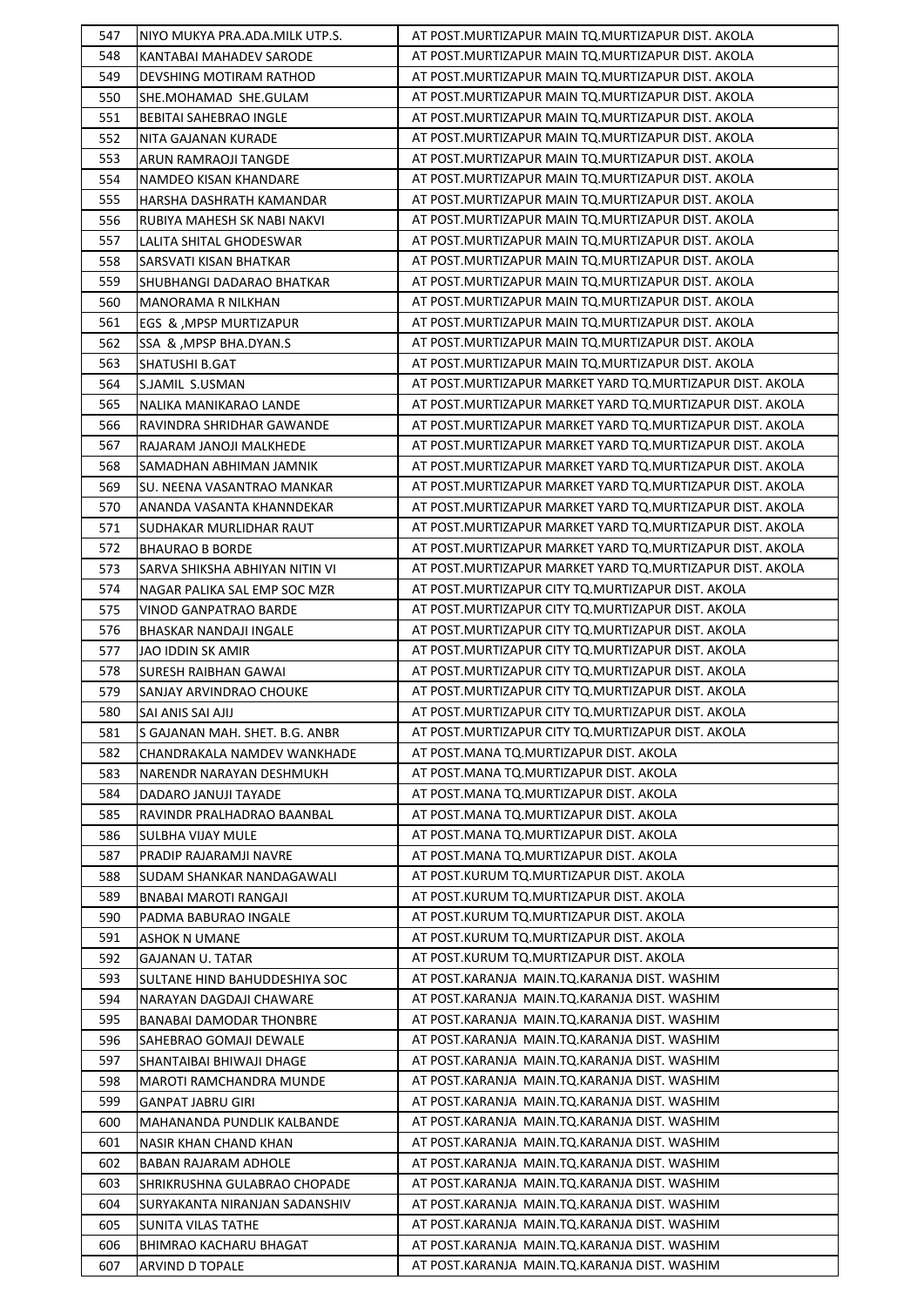| 608 | MADHURI NARHARI DAGWAL AND     | AT POST.KARANJA MAIN.TQ.KARANJA DIST. WASHIM        |
|-----|--------------------------------|-----------------------------------------------------|
| 609 | SHE JAMIL SHE MUNIR            | AT POST.KARANJA MAIN.TQ.KARANJA DIST. WASHIM        |
| 610 | A ANSAR A SAMAD                | AT POST.KARANJA MAIN.TQ.KARANJA DIST. WASHIM        |
| 611 | MADHUKAR AAKARAM BHAGAT        | AT POST.KARANJA MAIN.TQ.KARANJA DIST. WASHIM        |
| 612 | SAI SHAUKAT ALI SAI KARIM      | AT POST.KARANJA MAIN.TQ.KARANJA DIST. WASHIM        |
| 613 | <b>GANGADHAR MAHADEV INGLE</b> | AT POST.KARANJA MAIN.TQ.KARANJA DIST. WASHIM        |
| 614 | SHARDAMATA SW. SH. BA. GAT     | AT POST.KARANJA MAIN.TQ.KARANJA DIST. WASHIM        |
| 615 | WASHIM DIS.HANDBOL ASOC. KAR   | AT POST.KARANJA CITY.TQ.KARANJA DIST. WASHIM        |
| 616 | NIRUPAMA MANIKLAL BAND         | AT POST.KARANJA CITY.TQ.KARANJA DIST. WASHIM        |
| 617 | VILAS ANANDRAO KHADE           | AT POST.KAMARGAON .TQ.KARANJA DIST. WASHIM          |
| 618 | BHOJRAJ DAYARAMJI KADU         | AT POST.KAMARGAON .TQ.KARANJA DIST. WASHIM          |
| 619 | AKILABI KUTUBUDDUN             | AT POST.KAMARGAON .TQ.KARANJA DIST. WASHIM          |
| 620 | MINAL RATAN ADE                | AT POST.KAMARGAON .TQ.KARANJA DIST. WASHIM          |
| 621 | AB. HASAN AB. SAMAD            | AT POST.KAMARGAON .TQ.KARANJA DIST. WASHIM          |
| 622 | KU DURGA DEVIDAS MADANKAR      | AT POST.KAMARGAON .TQ.KARANJA DIST. WASHIM          |
| 623 | AKABARKHA MAUJADARKHA          | AT POST.KAMARGAON .TQ.KARANJA DIST. WASHIM          |
| 624 | RAMKRUSHNA BHAGWAN GAWAI       | AT POST.KAMARGAON .TQ.KARANJA DIST. WASHIM          |
| 625 | SHITAL KAILAS NIMBOKAR         | AT POST.KAMARGAON .TQ.KARANJA DIST. WASHIM          |
| 626 | KAMALABAI NARAYAN NARNAWARE    | AT POST.KAMARGAON .TQ.KARANJA DIST. WASHIM          |
| 627 | SANTOSH JANRAO DONGARDIVE      | AT POST.KAMARGAON .TQ.KARANJA DIST. WASHIM          |
| 628 | Z.P. SHALA SAMITI, KAMARGAON   | AT POST.KAMARGAON .TQ.KARANJA DIST. WASHIM          |
| 629 | RADHA KRUSHANA SOA SA MAHILA B | AT POST.KAMARGAON .TQ.KARANJA DIST. WASHIM          |
| 630 | GAJANAN MAHARTAJ SOYABIN UTPAD | AT POST.KAMARGAON .TQ.KARANJA DIST. WASHIM          |
| 631 |                                | AT POST.UMBARDA BAZAR .TQ.KARANJA DIST. WASHIM      |
|     | SHE.SALIM SHE.GULAB            | AT POST.UMBARDA BAZAR .TQ.KARANJA DIST. WASHIM      |
| 632 | PARUBAI CHAMPATSA PACHGADE     |                                                     |
| 633 | VISHNU EKANTH LAGHAMATE        | AT POST.UMBARDA BAZAR .TQ.KARANJA DIST. WASHIM      |
| 634 | AMBADAS MAHADEV HANDE          | AT POST.UMBARDA BAZAR .TQ.KARANJA DIST. WASHIM      |
| 635 | PURUSHOTTAM NAGOJI PARSANKAR   | AT POST.UMBARDA BAZAR .TQ.KARANJA DIST. WASHIM      |
| 636 | PRAMOD PRAKASH BOBDE           | AT POST.UMBARDA BAZAR .TQ.KARANJA DIST. WASHIM      |
| 637 | HARICHANDRA SHAMARAO KATHE     | AT POST.DHANAJ BU .TQ.KARANJA DIST. WASHIM          |
| 638 | SAMIRKHAN MUJAFFAR KHAN        | AT POST.DHANAJ BU .TQ.KARANJA DIST. WASHIM          |
| 639 | PREMRAO KRUSHNA KADAM          | AT POST.DHANAJ BU .TQ.KARANJA DIST. WASHIM          |
| 640 | GANESH RAJARAM TONDE           | AT POST.DHANAJ BU .TQ.KARANJA DIST. WASHIM          |
| 641 | LAXMI BALU INGOLE              | AT POST.DHANAJ BU .TQ.KARANJA DIST. WASHIM          |
| 642 | <b>NALUBAI SURESH GAVAI</b>    | AT POST.DHANAJ BU .TQ.KARANJA DIST. WASHIM          |
| 643 | SATISH RAMBHAU PURAD           | AT POST.DHANAJ BU .TQ.KARANJA DIST. WASHIM          |
| 644 | AMBADAS DAULAT MADAVI          | AT POST.DHANAJ BU .TO.KARANJA DIST. WASHIM          |
| 645 | YAKTA MAHILA BACHAT GAT        | AT POST.DHANAJ BU .TQ.KARANJA DIST. WASHIM          |
| 646 | <b>ISAMUDDIN S.GANI S</b>      | AT POST.MANBHA .TQ.KARANJA DIST. WASHIM             |
| 647 | SURESH UTTAMRAO WANKHADE       | AT POST.MANBHA .TQ.KARANJA DIST. WASHIM             |
| 648 | SHASHIKALABAI DEVRAO AADOLE    | AT POST.MANBHA .TQ.KARANJA DIST. WASHIM             |
| 649 | GARIBNAWAJ MAHILA BACHAT GAT   | AT POST.POHA .TQ.KARANJA DIST. WASHIM               |
| 650 | REMESH PANDIT RATHOD           | AT POST.POHA .TQ.KARANJA DIST. WASHIM               |
| 651 | SACHIV VASANT VI MCVC POHA     | AT POST.POHA .TQ.KARANJA DIST. WASHIM               |
| 652 | HM ZP SCH POHA                 | AT POST.POHA .TQ.KARANJA DIST. WASHIM               |
| 653 | SANDIP ANANDRAO UPADHYE        | AT POST.KAJLESHWAR .TQ.KARANJA DIST. WASHIM         |
| 654 | GANESH KASHIRAM KALE           | AT POST.KAJLESHWAR .TQ.KARANJA DIST. WASHIM         |
| 655 | A. AJID SHEKH LAL KHAN         | AT POST.KAJLESHWAR .TQ.KARANJA DIST. WASHIM         |
| 656 | SUNANDABAI LAXMANRAO SATPUDKAR | AT POST.KAJLESHWAR .TQ.KARANJA DIST. WASHIM         |
| 657 | AYASHA SHIDIKA A. PASHABIB     | AT POST.KAJLESHWAR .TQ.KARANJA DIST. WASHIM         |
| 658 | SH. AKIL SH. KHALIL            | AT POST.KAJLESHWAR .TQ.KARANJA DIST. WASHIM         |
| 659 | MAHAMMAD KHA MUSTAK KHA        | AT POST.KAJLESHWAR .TQ.KARANJA DIST. WASHIM         |
| 660 | PRAKASH NAMDEV SHEJAV          | AT POST.KAJLESHWAR .TQ.KARANJA DIST. WASHIM         |
| 661 | KANTABAI NARAYAN UPADHYE       | AT POST.KAJLESHWAR .TQ.KARANJA DIST. WASHIM         |
| 662 | JAI SHIVAJI KRIDA BAHU.MANDAL  | AT POST.MANGRULPIR MAIN .TQ MANGRULPIR DIST. WASHIM |
| 663 | JAYRAM UDEBHAN KORDE           | AT POST.MANGRULPIR MAIN .TQ MANGRULPIR DIST. WASHIM |
| 664 | WITHALA RAMJI KORADE           | AT POST.MANGRULPIR MAIN .TQ MANGRULPIR DIST. WASHIM |
| 665 | AGANU SHAHAJI                  | AT POST.MANGRULPIR MAIN .TQ MANGRULPIR DIST. WASHIM |
| 666 | HARINARAYAN BHOLARAM KHODAKAR  | AT POST.MANGRULPIR MAIN .TQ MANGRULPIR DIST. WASHIM |
| 667 | GOVINDA HIRAMAN DONGRE         | AT POST.MANGRULPIR MAIN .TQ MANGRULPIR DIST. WASHIM |
| 668 | <b>MNAKRNA S NIBEKAR</b>       | AT POST.MANGRULPIR MAIN .TQ MANGRULPIR DIST. WASHIM |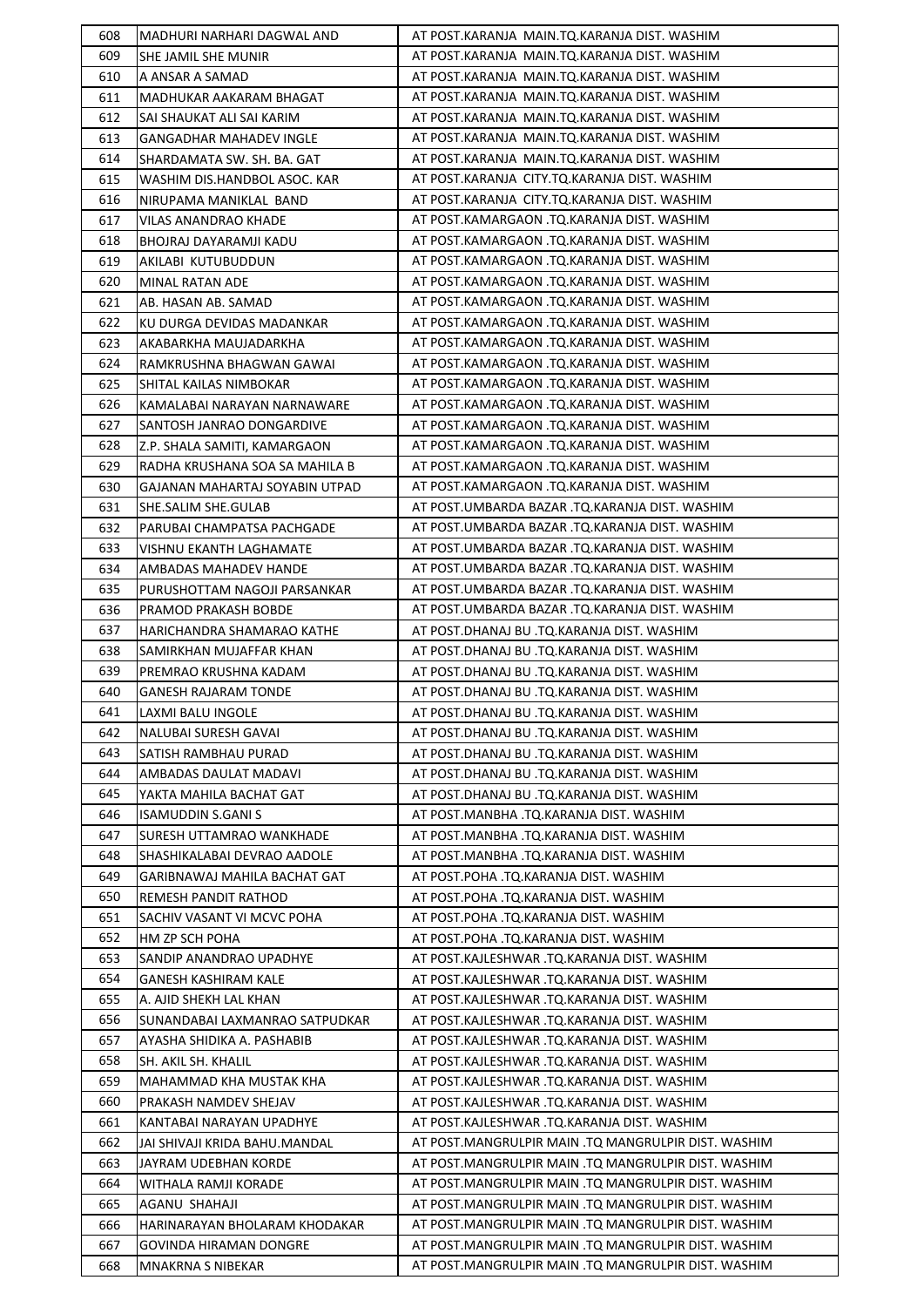| 669        | ROKHAMIBAI TULASHIRAM SURWE                     | AT POST.MANGRULPIR MAIN .TQ MANGRULPIR DIST. WASHIM                                       |
|------------|-------------------------------------------------|-------------------------------------------------------------------------------------------|
| 670        | SURUBAI MAROTI MOHNE                            | AT POST.MANGRULPIR MAIN .TQ MANGRULPIR DIST. WASHIM                                       |
| 671        | ARUN MADHUKAR SAWKE                             | AT POST.MANGRULPIR MAIN .TQ MANGRULPIR DIST. WASHIM                                       |
| 672        | GANGARAM LAKSHMAN CHAUDHARI                     | AT POST.MANGRULPIR MAIN .TQ MANGRULPIR DIST. WASHIM                                       |
| 673        | KAVAM KANHEYA BHAGANWALE                        | AT POST.MANGRULPIR MAIN .TO MANGRULPIR DIST. WASHIM                                       |
| 674        | DILIP LAXMAN FUKE                               | AT POST.MANGRULPIR MAIN .TQ MANGRULPIR DIST. WASHIM                                       |
| 675        | SANDIP R GAVDE                                  | AT POST.MANGRULPIR MAIN .TQ MANGRULPIR DIST. WASHIM                                       |
| 676        | <b>MOHAN B PAWAR</b>                            | AT POST. MANGRULPIR MAIN . TQ MANGRULPIR DIST. WASHIM                                     |
| 677        | SONALI SHYAMRAO BARADE                          | AT POST.MANGRULPIR MAIN .TQ MANGRULPIR DIST. WASHIM                                       |
| 678        | VCHHALA PUNDLIK CHAUDHARI                       | AT POST.MANGRULPIR MAIN .TO MANGRULPIR DIST. WASHIM                                       |
| 679        | KAMLABAI VANSTRAO NIMBEKAR                      | AT POST. MANGRULPIR MAIN . TQ MANGRULPIR DIST. WASHIM                                     |
| 680        | AMBADAS S. KAMBALE                              | AT POST.MANGRULPIR MAIN .TQ MANGRULPIR DIST. WASHIM                                       |
| 681        | Y V DHAVLE                                      | AT POST.MANGRULPIR MAIN .TQ MANGRULPIR DIST. WASHIM                                       |
| 682        | RAJU M CHOHAN                                   | AT POST.MANGRULPIR MAIN .TQ MANGRULPIR DIST. WASHIM                                       |
| 683        | SUDHAKAR NAMDEVRAO KANKAL                       | AT POST.MANGRULPIR MAIN .TQ MANGRULPIR DIST. WASHIM                                       |
| 684        | GAJANAN SHRIRAM THAKARE                         | AT POST.MANGRULPIR MAIN .TQ MANGRULPIR DIST. WASHIM                                       |
| 685        | GOVRDHAN VASANTRAO SURVE                        | AT POST.MANGRULPIR MAIN .TQ MANGRULPIR DIST. WASHIM                                       |
| 686        | VASANRAO BALERAM SURVE                          | AT POST.MANGRULPIR MAIN .TQ MANGRULPIR DIST. WASHIM                                       |
| 687        | BEBITAI DNYNESHWAR CHAUHAN                      | AT POST.MANGRULPIR MAIN .TQ MANGRULPIR DIST. WASHIM                                       |
| 688        | SAIDA BI AB SAMAD                               | AT POST.MANGRULPIR MAIN .TQ MANGRULPIR DIST. WASHIM                                       |
| 689        | MANOJ GOVINDRAO KHODE                           | AT POST.MANGRULPIR MAIN .TQ MANGRULPIR DIST. WASHIM                                       |
| 690        | SANTOSH SAHEBRAO INGLE                          | AT POST.MANGRULPIR MAIN .TQ MANGRULPIR DIST. WASHIM                                       |
| 691        | DIPALI DNYANDEVRAO DHOTE                        | AT POST.MANGRULPIR MAIN .TQ MANGRULPIR DIST. WASHIM                                       |
| 692        | SANDIP RAJARAM GIRE                             | AT POST.MANGRULPIR MAIN .TQ MANGRULPIR DIST. WASHIM                                       |
| 693        | RAMRAO PUNDLIK KHADASE                          | AT POST.MANGRULPIR MAIN .TQ MANGRULPIR DIST. WASHIM                                       |
| 694        | JANARDAN JAYRAM CHAKRANARANYAN                  | AT POST.MANGRULPIR MAIN .TQ MANGRULPIR DIST. WASHIM                                       |
| 695        | KISAN KHANDUJI LONDHE                           | AT POST.MANGRULPIR MAIN .TQ MANGRULPIR DIST. WASHIM                                       |
| 696        | RAMKRISHNA TANAJI PAWAR                         | AT POST.MANGRULPIR MAIN .TQ MANGRULPIR DIST. WASHIM                                       |
| 697        | KISAN GUNDAPPA KHANDEKAR                        | AT POST.MANGRULPIR MAIN .TQ MANGRULPIR DIST. WASHIM                                       |
| 698        | SHRIRAM DEMAJI AMBURE                           | AT POST.MANGRULPIR MAIN .TQ MANGRULPIR DIST. WASHIM                                       |
| 699        |                                                 | AT POST. MANGRULPIR MAIN . TQ MANGRULPIR DIST. WASHIM                                     |
| 700        | ASHOK NARAYAN SONTAKKE                          | AT POST.MANGRULPIR MAIN .TQ MANGRULPIR DIST. WASHIM                                       |
| 701        | SURESH VAMANRAO MANVAR<br>ARJUN NARAYAN SOLANKE | AT POST.MANGRULPIR MAIN .TO MANGRULPIR DIST. WASHIM                                       |
| 702        | VINOD MOTIRAM CHOUDHARI                         | AT POST.MANGRULPIR MAIN .TQ MANGRULPIR DIST. WASHIM                                       |
| 703        | <b>KESHAV MOTIRAM CHOUDHARI</b>                 | AT POST.MANGRULPIR MAIN .TQ MANGRULPIR DIST. WASHIM                                       |
| 704        |                                                 | AT POST.MANGRULPIR MAIN .TQ MANGRULPIR DIST. WASHIM                                       |
|            | AMRAPALI DNYANESWAR BHAGAT                      | AT POST.MANGRULPIR MAIN .TQ MANGRULPIR DIST. WASHIM                                       |
| 705<br>706 | SAKIRABAI HUSEN PHAKIRAVALE                     | AT POST.MANGRULPIR MAIN .TQ MANGRULPIR DIST. WASHIM                                       |
|            | VANDANA VITTHAL CHAVHAN                         | AT POST.MANGRULPIR MAIN .TO MANGRULPIR DIST. WASHIM                                       |
| 707        | RAJU DIGAMBAR DABADE                            |                                                                                           |
| 708        | RAJASHRI SHAHU MAHA M PIR                       | AT POST.MANGRULPIR MAIN .TQ MANGRULPIR DIST. WASHIM                                       |
| 709        | GRA AROGYA PANI PO SAMITEE CHI                  | AT POST.MANGRULPIR MAIN .TQ MANGRULPIR DIST. WASHIM                                       |
| 710        | JAY GURUDEV BAC GAT MANGRUL                     | AT POST.MANGRULPIR MAIN .TQ MANGRULPIR DIST. WASHIM                                       |
| 711        | A SAMAD A MUSSA                                 | AT POST. MANGRULPIR CITY .TQ MANGRULPIR DIST. WASHIM                                      |
| 712        | VINOD AMARSING PAWAR                            | AT POST.MANGRULPIR CITY .TQ MANGRULPIR DIST. WASHIM                                       |
| 713        | VAMAN LASHMAN PANDULE                           | AT POST. MANGRULPIR CITY . TQ MANGRULPIR DIST. WASHIM                                     |
| 714        | RAJKUMAR BHAURAO GAWANDE                        | AT POST.MOHARI .TQ MANGRULPIR DIST. WASHIM                                                |
| 715        | SAVITA GOVARDHAN GAJRE                          | AT POST.MOHARI .TQ MANGRULPIR DIST. WASHIM<br>AT POST. MOHARI .TQ MANGRULPIR DIST. WASHIM |
| 716        | MAHADEO VITHUJI WAGHMARE                        |                                                                                           |
| 717        | RAMRATAN LAXMAN CHIPDE                          | AT POST.MOHARI .TQ MANGRULPIR DIST. WASHIM                                                |
| 718        | DEVIDAS RAMAJI TARAKE                           | AT POST.MOHARI .TQ MANGRULPIR DIST. WASHIM                                                |
| 719        | RAMCHANDRA SHIVRAM GODBOLE                      | AT POST.MOHARI .TQ MANGRULPIR DIST. WASHIM                                                |
| 720        | PARVATABAI SHRIPAT DOLARKAR                     | AT POST.MOHARI .TQ MANGRULPIR DIST. WASHIM                                                |
| 721        | SHRIKANT BALIRAM GAVANDE                        | AT POST. MOHARI .TQ MANGRULPIR DIST. WASHIM                                               |
| 722        | MINA DEVRAO BELKHADE                            | AT POST. MOHARI .TQ MANGRULPIR DIST. WASHIM                                               |
| 723        | VASUDEO NAMDEO AMBURE                           | AT POST.MOHARI .TQ MANGRULPIR DIST. WASHIM                                                |
| 724        | BABARAO BHIKAJI AVGAN                           | AT POST.SHELU BAZAR .TQ MANGRULPIR DIST. WASHIM                                           |
| 725        | BHIMRAO HARIBHAU KAMBALE                        | AT POST.SHELU BAZAR .TQ MANGRULPIR DIST. WASHIM                                           |
| 726        | LALITA DINKAR DESHMUKH                          | AT POST.SHELU BAZAR .TQ MANGRULPIR DIST. WASHIM                                           |
| 727        | SARU J SARKATE                                  | AT POST.SHELU BAZAR .TQ MANGRULPIR DIST. WASHIM                                           |
| 728        | VACHCHHALA R BHAKARE                            | AT POST. SHELU BAZAR .TQ MANGRULPIR DIST. WASHIM                                          |
| 729        | RUMABAI S AMBHORE                               | AT POST. SHELU BAZAR .TQ MANGRULPIR DIST. WASHIM                                          |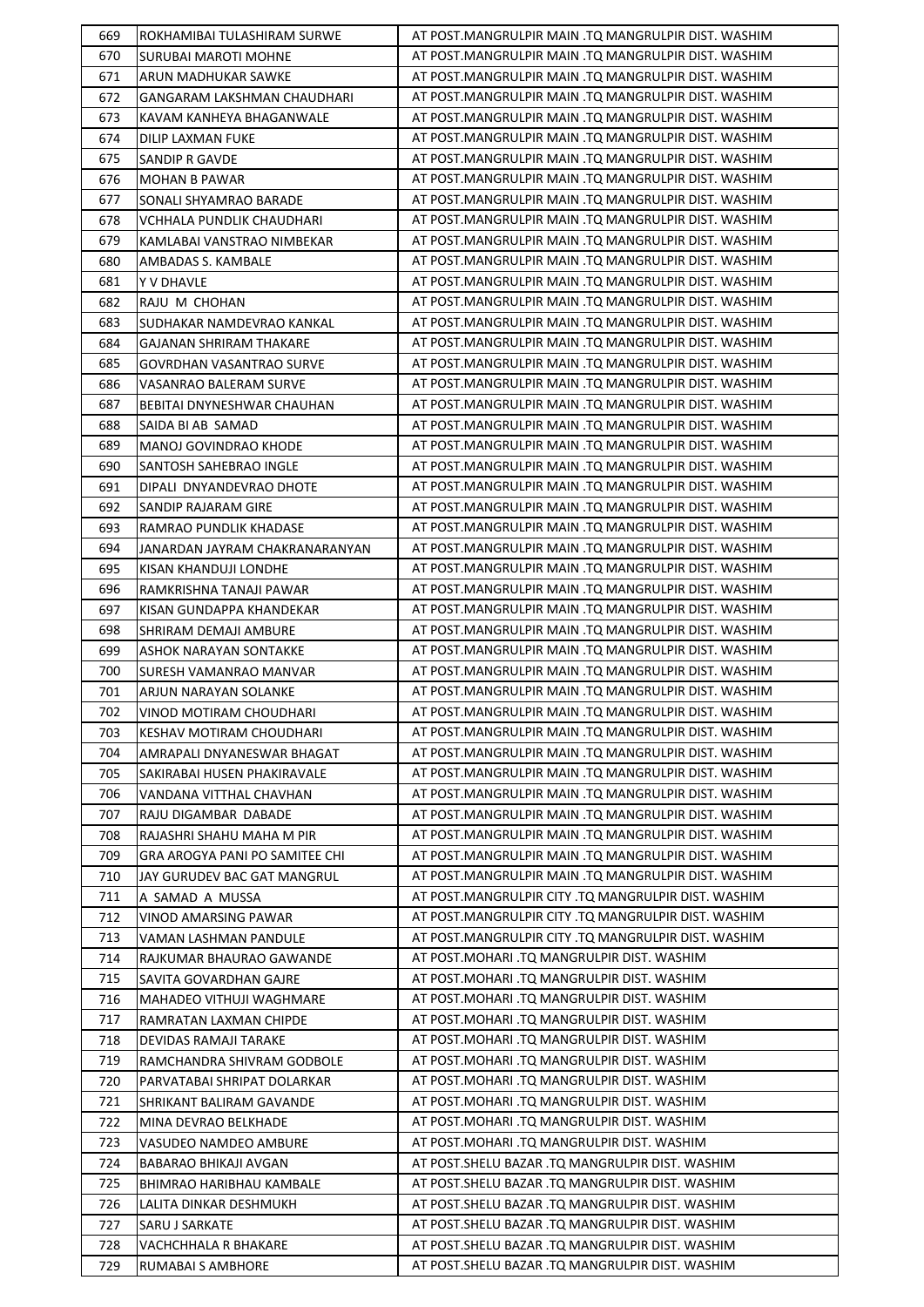| 730        | BAYANABAI V KHANDARE             | AT POST. SHELU BAZAR .TQ MANGRULPIR DIST. WASHIM                                       |
|------------|----------------------------------|----------------------------------------------------------------------------------------|
| 731        | SHFIK ABBAS                      | AT POST.SHELU BAZAR .TQ MANGRULPIR DIST. WASHIM                                        |
| 732        | RAJARAM MAHADEV KHARABE          | AT POST.SHELU BAZAR .TQ MANGRULPIR DIST. WASHIM                                        |
| 733        | SANTIOSH V KHORNE                | AT POST. SHELU BAZAR .TQ MANGRULPIR DIST. WASHIM                                       |
| 734        | JAGJIVAN P SURVE                 | AT POST.SHELU BAZAR .TQ MANGRULPIR DIST. WASHIM                                        |
| 735        | PRAKASH A HIVRALE                | AT POST.SHELU BAZAR .TQ MANGRULPIR DIST. WASHIM                                        |
| 736        | RUPESH N SIOLAKE                 | AT POST.SHELU BAZAR .TQ MANGRULPIR DIST. WASHIM                                        |
| 737        | <b>GAJANAN B DANDGE</b>          | AT POST.SHELU BAZAR .TQ MANGRULPIR DIST. WASHIM                                        |
| 738        | <b>BEBI K INGOLE</b>             | AT POST. SHELU BAZAR .TQ MANGRULPIR DIST. WASHIM                                       |
| 739        | <b>GOPICHAND U CAVAHAN</b>       | AT POST. SHELU BAZAR .TQ MANGRULPIR DIST. WASHIM                                       |
| 740        | <b>MHADEO L DIOKE</b>            | AT POST.SHELU BAZAR .TQ MANGRULPIR DIST. WASHIM                                        |
| 741        | SAJANBAE J RAUT                  | AT POST.SHELU BAZAR .TQ MANGRULPIR DIST. WASHIM                                        |
| 742        | VITTAL SHANKAR PANBHARE          | AT POST.SHELU BAZAR .TQ MANGRULPIR DIST. WASHIM                                        |
| 743        | D N YAYNE                        | AT POST.DHANORA .TQ MANGRULPIR DIST. WASHIM                                            |
| 744        | PIJABAI HONGAJI TAMBAKHE         | AT POST.DHANORA .TQ MANGRULPIR DIST. WASHIM                                            |
| 745        | KONDIRAM BHIKA JADHAV            | AT POST.DHANORA .TQ MANGRULPIR DIST. WASHIM                                            |
| 746        | <b>GOPIBAI GOBARA RATHOD</b>     | AT POST.DHANORA .TQ MANGRULPIR DIST. WASHIM                                            |
| 747        | KISAN ZYAMSING CHAVAN            | AT POST.DHANORA .TQ MANGRULPIR DIST. WASHIM                                            |
| 748        | SAMPAT MAHADAJI NAGULKAR         | AT POST.DHANORA .TQ MANGRULPIR DIST. WASHIM                                            |
| 749        | NARAYAN AMARU RATHOD             | AT POST.DHANORA .TQ MANGRULPIR DIST. WASHIM                                            |
| 750        | ANITA RAJU PAVAR                 | AT POST.DHANORA .TQ MANGRULPIR DIST. WASHIM                                            |
| 751        | VITHAL JAYAJI BODKHE             | AT POST.DHANORA .TQ MANGRULPIR DIST. WASHIM                                            |
| 752        | SUDHA GHANSHYAM BHOYAR           | AT POST.DHANORA .TQ MANGRULPIR DIST. WASHIM                                            |
| 753        | YAMUNA RUPSING RATHOD            | AT POST.DHANORA .TQ MANGRULPIR DIST. WASHIM                                            |
| 754        |                                  | AT POST.DHANORA .TQ MANGRULPIR DIST. WASHIM                                            |
| 755        | ASHOK SITARAM BHAGAT             | AT POST.DHANORA .TQ MANGRULPIR DIST. WASHIM                                            |
|            | AJAY FARNICHAR MART KUMBHI       | AT POST.DHANORA .TQ MANGRULPIR DIST. WASHIM                                            |
| 756<br>757 | <b>MALATI SURESH SHINDE</b>      | AT POST.DHANORA .TQ MANGRULPIR DIST. WASHIM                                            |
| 758        | ASHOKATMARAM RATHOD              | AT POST.DHANORA .TQ MANGRULPIR DIST. WASHIM                                            |
|            | RAMESH REKHA RATHOD              | AT POST.DHANORA .TQ MANGRULPIR DIST. WASHIM                                            |
| 759        | BABUSING RAMSING RATHOD          |                                                                                        |
| 760        | BHASKAR SADASHIV DHAMNIKAR       | AT POST.MANORA .TQ MANORA DIST. WASHIM<br>AT POST.MANORA .TQ MANORA DIST. WASHIM       |
| 761<br>762 | LALITA RAMDEV RATHOD             | AT POST.MANORA .TQ MANORA DIST. WASHIM                                                 |
|            | KHAN SHAHID ALI IQBAL KHAN       | AT POST.MANORA .TQ MANORA DIST. WASHIM                                                 |
| 763        | KISHOR MOHAN JADHAO              | AT POST.MANORA .TQ MANORA DIST. WASHIM                                                 |
| 764        | DESAL DHARMARAM PAWAR            | AT POST.MANORA .TQ MANORA DIST. WASHIM                                                 |
| 765        | RAMCHANDR GOVINDRAO LAVATE       | AT POST.MANORA .TQ MANORA DIST. WASHIM                                                 |
| 766<br>767 | DAYARAM BALIRAM GAYKVAD          |                                                                                        |
|            | RUKHAMINI RAGHUNATH MHATARMARE   | AT POST.MANORA .TQ MANORA DIST. WASHIM                                                 |
| 768        | JIJA SHIVARAM BHARSAKE           | AT POST.MANORA .TQ MANORA DIST. WASHIM                                                 |
| 769        | RAHUL VIJAYRAO DESHAMUKH         | AT POST.MANORA .TQ MANORA DIST. WASHIM                                                 |
| 770        | ATUL RAMHARI BHAGAT & SAU PRAS   | AT POST.MANORA .TQ MANORA DIST. WASHIM                                                 |
| 771        | DHANSHREE KESHAV PATIL           | AT POST.MANORA .TQ MANORA DIST. WASHIM                                                 |
| 772        | VIMALBAI DHANSING RATHOD         | AT POST.MANORA .TQ MANORA DIST. WASHIM<br>AT POST.MANORA .TQ MANORA DIST. WASHIM       |
| 773        | VASANT YELAPPA DAHALE            |                                                                                        |
| 774        | DYNANESHVAR MOHAN KALE           | AT POST.MANORA .TQ MANORA DIST. WASHIM                                                 |
| 775        | SHASHANSH RAMHARI THAKRE         | AT POST.MANORA .TQ MANORA DIST. WASHIM                                                 |
| 776        | RUPCHAND MANIK BELKHEDE          | AT POST.MANORA .TQ MANORA DIST. WASHIM<br>AT POST.MANORA .TQ MANORA DIST. WASHIM       |
| 777        | MUKUND GUNVANTRAO DESHMUKH       |                                                                                        |
| 778        | VASANTA HIRAMAN WARGHAT          | AT POST.MANORA .TQ MANORA DIST. WASHIM                                                 |
| 779        | DEVRAO MARIBA KAMBLE             | AT POST.MANORA .TQ MANORA DIST. WASHIM                                                 |
| 780        | SANJAY KRUSHNARAYA SHAMASUNDAR   | AT POST.MANORA .TQ MANORA DIST. WASHIM                                                 |
| 781        | SANJAY DATTATRAY GAIKWAD         | AT POST.MANORA .TQ MANORA DIST. WASHIM<br>AT POST. SHENDURJANA .TQ MANORA DIST. WASHIM |
| 782        | ANITA RAMDHAN PAWAR              |                                                                                        |
| 783        | SHANTA DAJIBA GHUGARE            | AT POST.SHENDURJANA .TQ MANORA DIST. WASHIM                                            |
| 784        | <b>GOBRABAI PURANSING SABALE</b> | AT POST.SHENDURJANA .TQ MANORA DIST. WASHIM                                            |
| 785        | BIBISHAN KASIRAM CHAVAN          | AT POST.SHENDURJANA .TQ MANORA DIST. WASHIM                                            |
| 786        | SARANG GOPALRAO NIBANDHE         | AT POST.SHENDURJANA .TQ MANORA DIST. WASHIM                                            |
| 787        | PANCHPHULA MAHADEO ZALKE         | AT POST.SHENDURJANA .TQ MANORA DIST. WASHIM                                            |
| 788        | BABU KACHIRAM RATHOD             | AT POST.POHARADEVI .TQ MANORA DIST. WASHIM                                             |
| 789        | MAHADEV UTTAM CHAVAN             | AT POST.POHARADEVI .TQ MANORA DIST. WASHIM                                             |
| 790        | SANTOSH RAMBHAU RATHOD           | AT POST.POHARADEVI .TQ MANORA DIST. WASHIM                                             |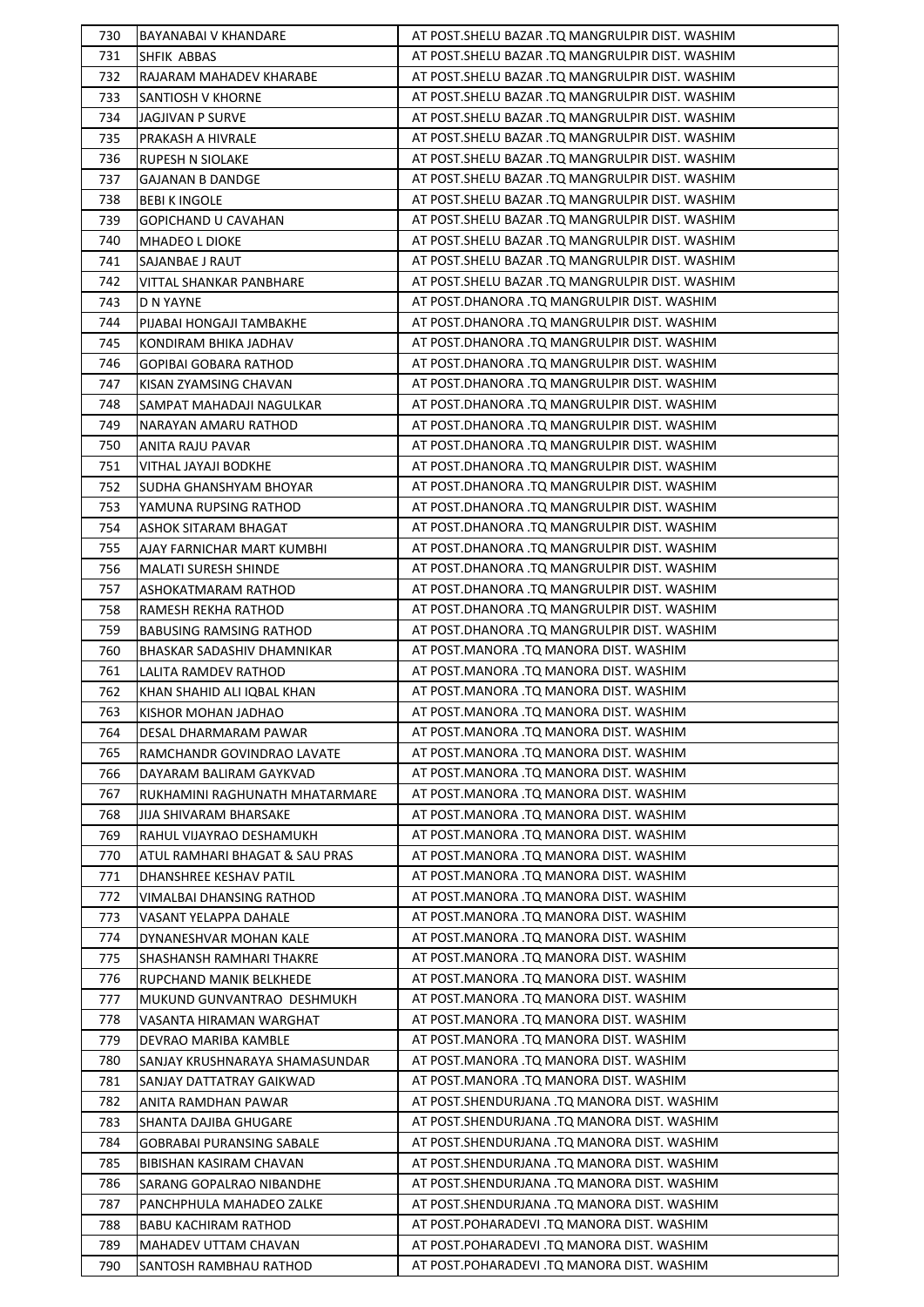| 791 | <b>NEHARU PRESING RATHOD</b>   | AT POST.POHARADEVI .TQ MANORA DIST. WASHIM   |
|-----|--------------------------------|----------------------------------------------|
| 792 | MIRABAI AJAB PAWAR             | AT POST.POHARADEVI .TQ MANORA DIST. WASHIM   |
| 793 | <b>SUKHADEV VITHAL GAVALI</b>  | AT POST.POHARADEVI .TQ MANORA DIST. WASHIM   |
| 794 | LATA VIJAY RATHOD              | AT POST.POHARADEVI .TQ MANORA DIST. WASHIM   |
| 795 | BALIRAM KASANA PAVAR           | AT POST.POHARADEVI .TQ MANORA DIST. WASHIM   |
| 796 | <b>BEBIBAI S RATHOD</b>        | AT POST.POHARADEVI .TQ MANORA DIST. WASHIM   |
| 797 | HEAD MASTAR YASHAVANTRAO CHAVH | AT POST.SAKHARDOH .TQ MANORA DIST. WASHIM    |
| 798 | SANWAD BAHUUDDESHIYA SANSTHA W | AT POST.WASHIM MAIN TQ.WASHIM DIST. WASHIM   |
| 799 | DALIT WASTI SUDHAR YOJANA GRAM | AT POST. WASHIM MAIN TO. WASHIM DIST. WASHIM |
| 800 | ARJUN KADUJI BUNDHE            | AT POST. WASHIM MAIN TO. WASHIM DIST. WASHIM |
| 801 | RAJANIBAI PANDURANG THAKARE    | AT POST. WASHIM MAIN TO. WASHIM DIST. WASHIM |
| 802 | DATTRAO SHAYAMRAO BHALERAO     | AT POST. WASHIM MAIN TQ. WASHIM DIST. WASHIM |
| 803 | RAMCHANDRA PARASHRAM BHOYAR    | AT POST.WASHIM MAIN TQ.WASHIM DIST. WASHIM   |
| 804 | KAILAS TUKARAM KAWAR           | AT POST. WASHIM MAIN TO. WASHIM DIST. WASHIM |
| 805 | VAMAN SHAJI ASTARKAR           | AT POST. WASHIM MAIN TQ. WASHIM DIST. WASHIM |
| 806 | MURALIDHAR ARJUNRAO SANGALE    | AT POST. WASHIM MAIN TQ. WASHIM DIST. WASHIM |
| 807 | BHASKAR PANDHRIRAO DESHMUK     | AT POST. WASHIM MAIN TQ. WASHIM DIST. WASHIM |
| 808 | SU SUMAN DEVRAO DUBE           | AT POST. WASHIM MAIN TQ. WASHIM DIST. WASHIM |
| 809 | KU DIPALI BHANUDAS KATHALKAR   | AT POST. WASHIM MAIN TO. WASHIM DIST. WASHIM |
| 810 | GANGADHAR VISHVNATH THAKRE     | AT POST. WASHIM MAIN TQ. WASHIM DIST. WASHIM |
| 811 | SAU SHASHIKALA SHIVAJI JADHAV  | AT POST. WASHIM MAIN TQ. WASHIM DIST. WASHIM |
| 812 | BISAN BINDESHARI YADAO         | AT POST. WASHIM MAIN TQ. WASHIM DIST. WASHIM |
| 813 |                                | AT POST. WASHIM MAIN TQ. WASHIM DIST. WASHIM |
| 814 | ARJUN KADUJI BUNDHE            | AT POST. WASHIM MAIN TO. WASHIM DIST. WASHIM |
|     | SAU KAMLABAI NAMDEO GABHANE    |                                              |
| 815 | PRITI NAMADEORAO BAJAD         | AT POST. WASHIM MAIN TQ. WASHIM DIST. WASHIM |
| 816 | PANDURANG VISHAWANATH THAKARE  | AT POST. WASHIM MAIN TQ. WASHIM DIST. WASHIM |
| 817 | YASODA HARIBAU PARANDE         | AT POST. WASHIM MAIN TQ. WASHIM DIST. WASHIM |
| 818 | DHARMA GANPAT SARKATE          | AT POST. WASHIM MAIN TQ. WASHIM DIST. WASHIM |
| 819 | PANDURANG GANAPAT SHINDE       | AT POST. WASHIM MAIN TO. WASHIM DIST. WASHIM |
| 820 | SHAMRAO DALPATRAO SARNAIK      | AT POST. WASHIM MAIN TQ. WASHIM DIST. WASHIM |
| 821 | <b>BALIRAM TUKARAM GORE</b>    | AT POST. WASHIM MAIN TO. WASHIM DIST. WASHIM |
| 822 | NATHU SAKHARAM KAVHR           | AT POST. WASHIM MAIN TO. WASHIM DIST. WASHIM |
| 823 | ASHOK BANAJI THOKE             | AT POST. WASHIM MAIN TQ. WASHIM DIST. WASHIM |
| 824 | <b>GANESH SAMBHAJI MAHALE</b>  | AT POST. WASHIM MAIN TO. WASHIM DIST. WASHIM |
| 825 | <b>SUNIL VISHANU SARKATE</b>   | AT POST. WASHIM MAIN TO. WASHIM DIST. WASHIM |
| 826 | RAJESH YADAVRAO DESHAMUKH      | AT POST. WASHIM MAIN TO. WASHIM DIST. WASHIM |
| 827 | NARMADA BAI KESHAV SHINDE      | AT POST. WASHIM MAIN TO. WASHIM DIST. WASHIM |
| 828 | BAJIRAO PANDURANG RAUT         | AT POST. WASHIM MAIN TO. WASHIM DIST. WASHIM |
| 829 | BAYANABAI DAJIBA WAKUDKAR      | AT POST. WASHIM MAIN TO. WASHIM DIST. WASHIM |
| 830 | SUSHILA BABAN SARKATE          | AT POST. WASHIM MAIN TO. WASHIM DIST. WASHIM |
| 831 | <b>JAVED ALI FARUKI</b>        | AT POST. WASHIM MAIN TQ. WASHIM DIST. WASHIM |
| 832 | VISHNU TULSIRAM CHAVAN         | AT POST. WASHIM MAIN TQ. WASHIM DIST. WASHIM |
| 833 | SHRIRAM ANANDA GID             | AT POST. WASHIM MAIN TO. WASHIM DIST. WASHIM |
| 834 | RUKHMABAI PRAKASH CHOUDHARY    | AT POST. WASHIM MAIN TO. WASHIM DIST. WASHIM |
| 835 | BHIMRAO UKANDA HIWRALE         | AT POST. WASHIM MAIN TO. WASHIM DIST. WASHIM |
| 836 | ROHIT SUBHSH SONUNE            | AT POST. WASHIM MAIN TQ. WASHIM DIST. WASHIM |
| 837 | DNYANESHVAR RAMESHVAR GAWANDE  | AT POST. WASHIM MAIN TQ. WASHIM DIST. WASHIM |
| 838 | VIJAY SURYABHAN CHAUNDAKAR     | AT POST. WASHIM MAIN TO. WASHIM DIST. WASHIM |
| 839 | NITA PRALHAD KAD               | AT POST. WASHIM MAIN TO. WASHIM DIST. WASHIM |
| 840 | SANTOSH WAMAN GORE             | AT POST. WASHIM MAIN TQ. WASHIM DIST. WASHIM |
| 841 | VISHNU DIPALA RATHOD           | AT POST. WASHIM MAIN TQ. WASHIM DIST. WASHIM |
| 842 | <b>BABYBAI BABAN SURVE</b>     | AT POST. WASHIM MAIN TQ. WASHIM DIST. WASHIM |
| 843 | GEETA YADEVARAO KAYANDE        | AT POST. WASHIM MAIN TO. WASHIM DIST. WASHIM |
| 844 | RUKHAMABAI LAKSHMAN NAGARE     | AT POST. WASHIM MAIN TO. WASHIM DIST. WASHIM |
| 845 | SHEKH NAJIR SHEKH CHOTU        | AT POST. WASHIM MAIN TO. WASHIM DIST. WASHIM |
| 846 | LATA BHIMRAO JADHAO            | AT POST. WASHIM MAIN TO. WASHIM DIST. WASHIM |
| 847 | DNYANDEV BHIWAJI KANKAL        | AT POST. WASHIM MAIN TQ. WASHIM DIST. WASHIM |
| 848 | SHIVSHANKAR MAHILA BACHAT GAT  | AT POST. WASHIM MAIN TQ. WASHIM DIST. WASHIM |
| 849 | RAMABAI SWA SAHA BACH GAT      | AT POST. WASHIM MAIN TO. WASHIM DIST. WASHIM |
| 850 | SADASHIV LODJI GOTE            | AT POST. WASHIM CITY TO. WASHIM DIST. WASHIM |
| 851 | MOTIRAM BALIRAM THAKRE         | AT POST. WASHIM CITY TO. WASHIM DIST. WASHIM |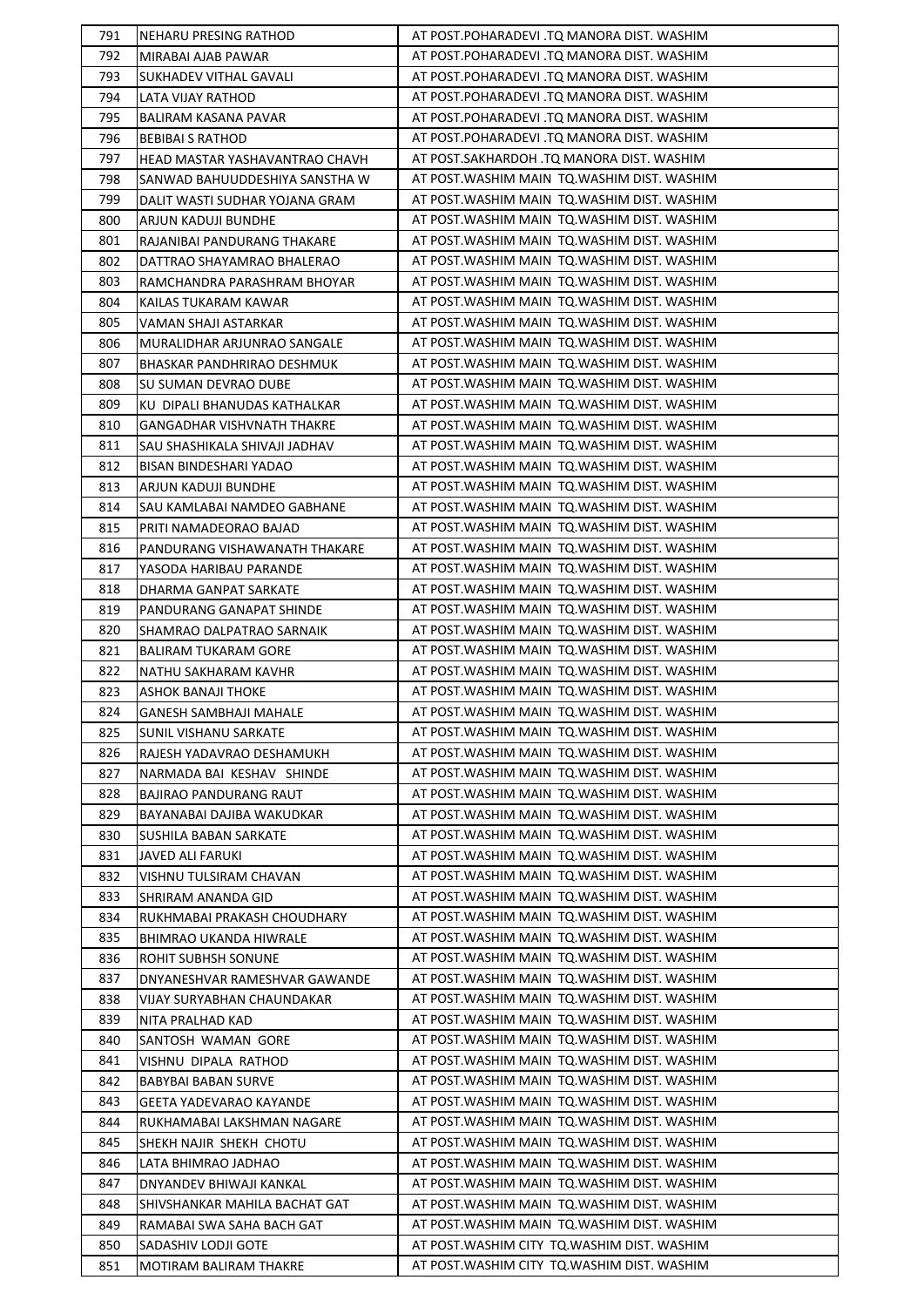| 852        | NARAYAN NAMAJI EDOLE                                      | AT POST. WASHIM CITY TO. WASHIM DIST. WASHIM                                       |
|------------|-----------------------------------------------------------|------------------------------------------------------------------------------------|
| 853        | DAMODHAR KESHAV KORADE                                    | AT POST. WASHIM CITY TO. WASHIM DIST. WASHIM                                       |
| 854        | LAXMAN BHAJAJI JADHAV                                     | AT POST. WASHIM CITY TQ. WASHIM DIST. WASHIM                                       |
| 855        | BHIMRAO TULASIRAM KHADSE                                  | AT POST. WASHIM CITY TQ. WASHIM DIST. WASHIM                                       |
| 856        | PANDHARI A MAPARI                                         | AT POST. WASHIM CITY TQ. WASHIM DIST. WASHIM                                       |
| 857        | KASABAI KESHAV PAYGHAN                                    | AT POST. WASHIM CITY TQ. WASHIM DIST. WASHIM                                       |
| 858        | KISAN VISHANATH KORDE                                     | AT POST. WASHIM CITY TQ. WASHIM DIST. WASHIM                                       |
| 859        | RAMKISAN GOVINDA INGALE                                   | AT POST. WASHIM CITY TO. WASHIM DIST. WASHIM                                       |
| 860        | KAVERIBAI D MAPARI                                        | AT POST. WASHIM CITY TQ. WASHIM DIST. WASHIM                                       |
| 861        | HARIDAS DNYANBA THAKRE                                    | AT POST. WASHIM CITY TO. WASHIM DIST. WASHIM                                       |
| 862        | <b>BANDU H BALKHANDE</b>                                  | AT POST. WASHIM CITY TQ. WASHIM DIST. WASHIM                                       |
| 863        | ANIL MANGILAL RATHOD                                      | AT POST. WASHIM CITY TQ. WASHIM DIST. WASHIM                                       |
| 864        | KUNDLIK M PATODE                                          | AT POST. WASHIM CITY TQ. WASHIM DIST. WASHIM                                       |
| 865        | SOPAN K GAWANDE                                           | AT POST. WASHIM CITY TQ. WASHIM DIST. WASHIM                                       |
| 866        | DATTA K DHAKARE                                           | AT POST. WASHIM CITY TQ. WASHIM DIST. WASHIM                                       |
| 867        | PRAMOD P MAPARI                                           | AT POST. WASHIM CITY TQ. WASHIM DIST. WASHIM                                       |
| 868        | ARUAN KUNDLIK BHAGAT                                      | AT POST. WASHIM CITY TQ. WASHIM DIST. WASHIM                                       |
| 869        | NARAYAN BALAJI GAVANDE                                    | AT POST. WASHIM CITY TO. WASHIM DIST. WASHIM                                       |
| 870        | KAMLABAI VISHNU KHANDARE                                  | AT POST. WASHIM CITY TQ. WASHIM DIST. WASHIM                                       |
| 871        | SUBASH RAMJI SAVKE                                        | AT POST. WASHIM CITY TQ. WASHIM DIST. WASHIM                                       |
| 872        | VITTHAL DARYABHAN UGALE                                   | AT POST. WASHIM CITY TQ. WASHIM DIST. WASHIM                                       |
| 873        | SAMADHAN TRYMBAK MANE                                     | AT POST. WASHIM CITY TQ. WASHIM DIST. WASHIM                                       |
| 874        | MADHAV DHODUNBA CHAVHAN                                   | AT POST. WASHIM CITY TQ. WASHIM DIST. WASHIM                                       |
| 875        | BHAGIRATHI MADAN GAWANDE                                  | AT POST. WASHIM CITY TQ. WASHIM DIST. WASHIM                                       |
| 876        | PARVATIBAI HANWANTRAO SARNAIK                             | AT POST. WASHIM CITY TQ. WASHIM DIST. WASHIM                                       |
| 877        | SHEKORAO MOJATI PAWAR                                     | AT POST. WASHIM CITY TQ. WASHIM DIST. WASHIM                                       |
| 878        | SAJANBAI KESHAV THAKRE                                    | AT POST. WASHIM CITY TQ. WASHIM DIST. WASHIM                                       |
| 879        | GAJANAN M.B. KIRIDA S.P.MANDEL                            | AT POST. WASHIM CITY TQ. WASHIM DIST. WASHIM                                       |
| 880        | BHAGYODAY F BACHAT GAT                                    | AT POST. WASHIM CITY TQ. WASHIM DIST. WASHIM                                       |
| 881        | BALIRAJA M BACHAT GAT                                     | AT POST. WASHIM CITY TQ. WASHIM DIST. WASHIM                                       |
| 882        | SAMRAT ASHOK PURUSH BACHAT GAT                            | AT POST. WASHIM CITY TO. WASHIM DIST. WASHIM                                       |
| 883        | HAJI MASTAN SHAH BABA DARGA AN                            | AT POST.ANSING TQ.WASHIM DIST. WASHIM                                              |
| 884        | BABUSING JEMELA CHAVAN                                    | AT POST.ANSING TO.WASHIM DIST. WASHIM                                              |
| 885        | LAKSHMAN NARSING JADHAV                                   | AT POST.ANSING TQ.WASHIM DIST. WASHIM                                              |
| 886        | SAU. SUMANBAI RAMRAO RATHOD                               | AT POST.ANSING TQ.WASHIM DIST. WASHIM                                              |
| 887        | MADHAVRAO SAKHARAM GAVANDE                                | AT POST.ANSING TO.WASHIM DIST. WASHIM                                              |
| 888        | PRADIP KISAN GAVANDE                                      | AT POST.ANSING TO.WASHIM DIST. WASHIM                                              |
| 889        | <b>TUKARAM B NAGARE</b>                                   | AT POST.ANSING TQ.WASHIM DIST. WASHIM                                              |
| 890        | NIRAMALA K AEME                                           | AT POST.ANSING TQ.WASHIM DIST. WASHIM                                              |
| 891        | MANGILAL M JADAW                                          | AT POST.ANSING TQ.WASHIM DIST. WASHIM                                              |
| 892        | <b>KESHWRAO T SHELKE</b>                                  | AT POST.ANSING TQ.WASHIM DIST. WASHIM                                              |
| 893        | LAXMI SHAYAM NUPNARAYAN                                   | AT POST.ANSING TQ.WASHIM DIST. WASHIM                                              |
| 894        | JANABAI RAMAJI BUSARE                                     | AT POST.ANSING TQ.WASHIM DIST. WASHIM                                              |
| 895        | SUSHILA SURESH GAVHANE                                    | AT POST.ANSING TQ.WASHIM DIST. WASHIM                                              |
| 896        |                                                           | AT POST.ANSING TQ.WASHIM DIST. WASHIM                                              |
| 897        | JAGDISH RAMJI GANGAWANE<br>DRAUPADI SHRIKRISHNA RANWABALE | AT POST.ANSING TO.WASHIM DIST. WASHIM                                              |
| 898        | JAY MALHAR S S B G VARA JAHA                              | AT POST.ANSING TQ.WASHIM DIST. WASHIM                                              |
| 899        | SARSWATI S S B G VARA JAHA                                | AT POST.ANSING TQ.WASHIM DIST. WASHIM                                              |
|            |                                                           | AT POST.TONDGAON TQ.WASHIM DIST. WASHIM                                            |
| 900<br>901 | ASHOK JAGANNATH GOTE                                      | AT POST.TONDGAON TQ.WASHIM DIST. WASHIM                                            |
| 902        | SK HIRU SK BHIKU                                          | AT POST.TONDGAON TQ.WASHIM DIST. WASHIM                                            |
|            | SHANKAR TRAMBAK KAMBLE                                    | AT POST.PARDI TAKMOR TQ.WASHIM DIST. WASHIM                                        |
| 903<br>904 | KESHAV JANADHAN THAKRE<br>BHAGWAN NARAYAN KHODAKE         | AT POST. PARDI TAKMOR TQ. WASHIM DIST. WASHIM                                      |
|            |                                                           | AT POST. PARDI TAKMOR TQ. WASHIM DIST. WASHIM                                      |
| 905<br>906 | VINOD SHIVAJI KAMBALE                                     | AT POST. PARDI TAKMOR TQ. WASHIM DIST. WASHIM                                      |
| 907        | RAMESHWAR MOHAN KAMBALE                                   | AT POST.MALEGAO TQ.MALEGAO DIST. WASHIM                                            |
|            | GAJANAN SHYAMJI GERI                                      |                                                                                    |
| 908        | BHARAT RAJARAM JOGADAND                                   | AT POST.MALEGAO TQ.MALEGAO DIST. WASHIM                                            |
| 909        | PANDURANG MOTIRAM TAGAD                                   | AT POST.MALEGAO TQ.MALEGAO DIST. WASHIM<br>AT POST.MALEGAO TQ.MALEGAO DIST. WASHIM |
| 910        | DADARAO DAMODHAR GAVIE                                    | AT POST.MALEGAO TQ.MALEGAO DIST. WASHIM                                            |
| 911        | WAMAN RAJARAM NAWGHARE                                    |                                                                                    |
| 912        | VITTHAL ARJUNRAO JOGDAND                                  | AT POST.MALEGAO TQ.MALEGAO DIST. WASHIM                                            |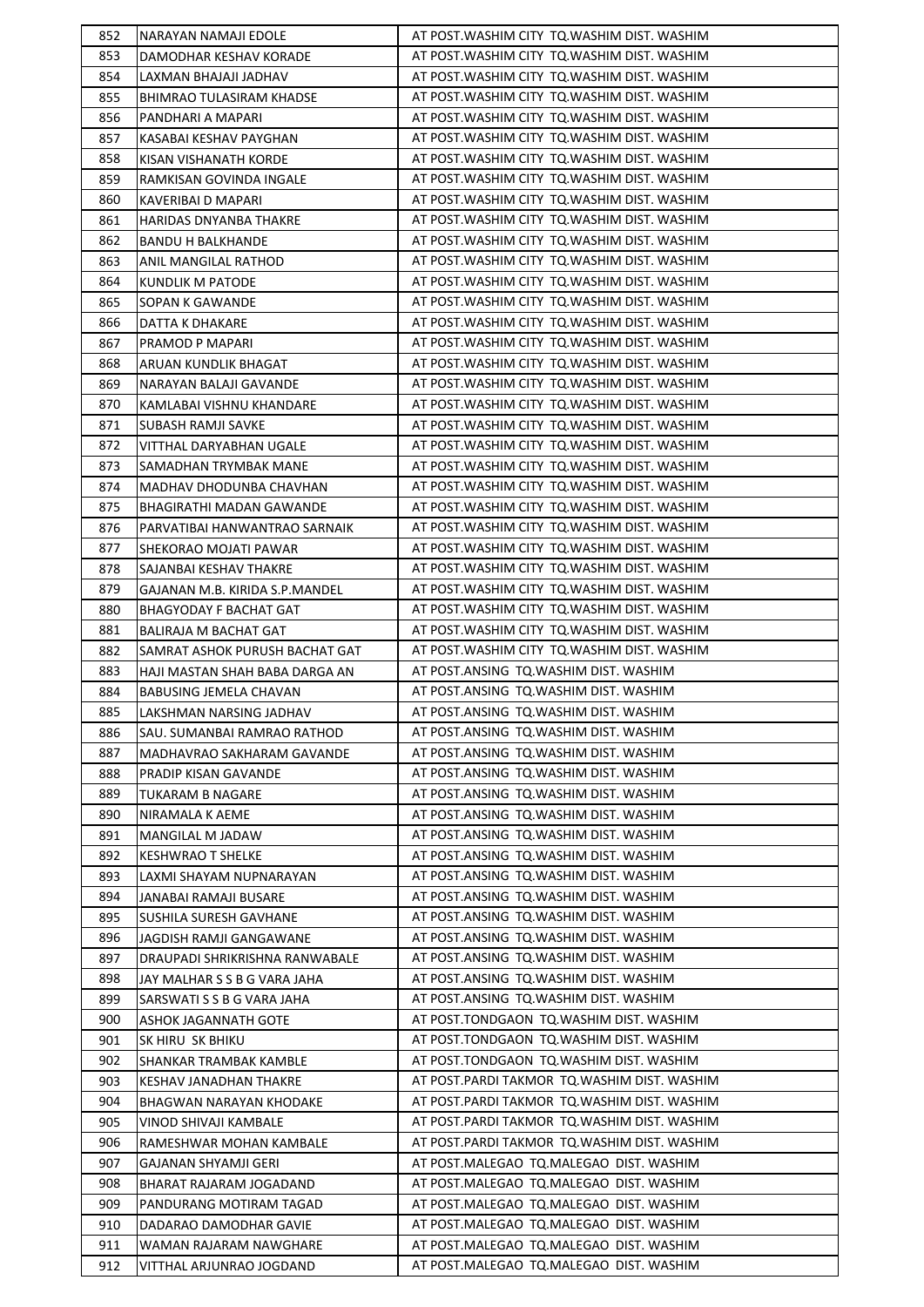| 913 | JI. W. TALE                    | AT POST.MALEGAO TQ.MALEGAO DIST. WASHIM        |
|-----|--------------------------------|------------------------------------------------|
| 914 | VISHWAMBHAR CHANDRABHAN GUDADE | AT POST.MALEGAO TQ.MALEGAO DIST. WASHIM        |
| 915 | SAKHRAM NARAYAN BHALERAO       | AT POST.MALEGAO TQ.MALEGAO DIST. WASHIM        |
| 916 | KISAN SANPATRAO TAYDE          | AT POST.MALEGAO TQ.MALEGAO DIST. WASHIM        |
| 917 | DIGAMBAR SHIINKAR TAJNE        | AT POST.MALEGAO TQ.MALEGAO DIST. WASHIM        |
| 918 | YASHVNTA KODIMBA THINDE        | AT POST.MALEGAO TQ.MALEGAO DIST. WASHIM        |
| 919 | MURLIDHAR SAKHARAM KONGHE      | AT POST.MALEGAO TQ.MALEGAO DIST. WASHIM        |
| 920 | DO.TA.NAVGHARE                 | AT POST.MALEGAO TQ.MALEGAO DIST. WASHIM        |
| 921 | RAJU YASHVANTA KAMBALE         | AT POST.MALEGAO TQ.MALEGAO DIST. WASHIM        |
| 922 | BHAGAWAT A. NAVAGHARE          | AT POST.MALEGAO TQ.MALEGAO DIST. WASHIM        |
| 923 | GAJANAN PUNJAJI SOBHAGE        | AT POST.MALEGAO TQ.MALEGAO DIST. WASHIM        |
| 924 | SUSHILA SURESH JOGDAND         | AT POST.MALEGAO TQ.MALEGAO DIST. WASHIM        |
| 925 | <b>GANESH MAHADEO KELE</b>     | AT POST.MALEGAO TQ.MALEGAO DIST. WASHIM        |
| 926 | MAHADU DHARMA INGALE           | AT POST.MALEGAO TQ.MALEGAO DIST. WASHIM        |
| 927 | SHOBHA GAJANAN ANDHALE         | AT POST.MALEGAO TQ.MALEGAO DIST. WASHIM        |
| 928 | BHIMRAO KUNDALIK WAKALE        | AT POST.MALEGAO TQ.MALEGAO DIST. WASHIM        |
| 929 | KAILAS KUNDALIK WAKALE         | AT POST.MALEGAO TQ.MALEGAO DIST. WASHIM        |
| 930 | KAUSHALYABAI NARAYAN KAMBLE    | AT POST.MALEGAO TQ.MALEGAO DIST. WASHIM        |
| 931 | GYPT. REGAON AAGENWADI         | AT POST.MALEGAO TQ.MALEGAO DIST. WASHIM        |
| 932 | SHIDHARATTH BACHAT GAT         | AT POST.MALEGAO TQ.MALEGAO DIST. WASHIM        |
| 933 | A HAMID A AHAD                 | AT POST.KINHIRAJA TQ.MALEGAO DIST. WASHIM      |
| 934 | SUDHIR SUDARSHAN KHUSARADE     | AT POST.KINHIRAJA TQ.MALEGAO DIST. WASHIM      |
| 935 | SADASHIV KHUSHAL PAPALE        | AT POST.KINHIRAJA TQ.MALEGAO DIST. WASHIM      |
| 936 | MOTIRAM CHINKAJI RAUT          | AT POST.KINHIRAJA TQ.MALEGAO DIST. WASHIM      |
| 937 | REKHA DATTRAO KALUSE           | AT POST.KINHIRAJA TQ.MALEGAO DIST. WASHIM      |
| 938 | NAGO GOVINDA SHINDE            | AT POST.KINHIRAJA TQ.MALEGAO DIST. WASHIM      |
| 939 | LAXMI SAKHARAM DHOTRE          | AT POST.KINHIRAJA TQ.MALEGAO DIST. WASHIM      |
| 940 | SARUBAI NARAYAN GIT            | AT POST.KINHIRAJA TQ.MALEGAO DIST. WASHIM      |
| 941 | RAMRAO V GHUGE                 | AT POST.KINHIRAJA TQ.MALEGAO DIST. WASHIM      |
| 942 | SANTOSH R WAGHMARE             | AT POST.KINHIRAJA TQ.MALEGAO DIST. WASHIM      |
| 943 | SHOBHA SOPAN CHAUTHARI         | AT POST.KINHIRAJA TQ.MALEGAO DIST. WASHIM      |
| 944 | SHILA GAJANAN GAYKWAD          | AT POST.KINHIRAJA TQ.MALEGAO DIST. WASHIM      |
| 945 | SHAHU FULE AM MAH SBG KAVARD   | AT POST.KINHIRAJA TQ.MALEGAO DIST. WASHIM      |
| 946 | SHANTABAI W LANDGE             | AT POST. SHIRPUR JAIN TO. MALEGAO DIST. WASHIM |
| 947 | SUDAMA B MORE                  | AT POST.SHIRPUR JAIN TQ.MALEGAO DIST. WASHIM   |
| 948 | KAILAS WAMAN MITKARI           | AT POST.SHIRPUR JAIN TQ.MALEGAO DIST. WASHIM   |
| 949 | SAVITA JIVANSING BAYAS         | AT POST.SHIRPUR JAIN TQ.MALEGAO DIST. WASHIM   |
| 950 | ATMARAM MAROTI JADHAO          | AT POST.SHIRPUR JAIN TQ.MALEGAO DIST. WASHIM   |
| 951 | MURLIDHAR SAKHARAM RAUT        | AT POST.SHIRPUR JAIN TQ.MALEGAO DIST. WASHIM   |
| 952 | DEWKABAI HARIBHAU KHADE        | AT POST. SHIRPUR JAIN TO. MALEGAO DIST. WASHIM |
| 953 | ONKARGIR BABA PURUSH GAT       | AT POST.SHIRPUR JAIN TQ.MALEGAO DIST. WASHIM   |
| 954 | TAIBAI BABARAO BHENDEKAR       | AT POST.MEDASHI TQ.MALEGAO DIST. WASHIM        |
| 955 | PUNDLIK BALIRAM SAVLE          | AT POST.MEDASHI TQ.MALEGAO DIST. WASHIM        |
| 956 | GITABAI DAJIBA GHUGE           | AT POST.MEDASHI TQ.MALEGAO DIST. WASHIM        |
| 957 | SURESH RAMA RATHOD             | AT POST.MEDASHI TQ.MALEGAO DIST. WASHIM        |
| 958 | JIJABAI DINKAR KUDLE           | AT POST.MEDASHI TQ.MALEGAO DIST. WASHIM        |
| 959 | SATYABHAMA NAMEV BHANDRE       | AT POST.MEDASHI TQ.MALEGAO DIST. WASHIM        |
| 960 | SANJIVRAO KUNDLIKRAO GHUGE     | AT POST.MEDASHI TQ.MALEGAO DIST. WASHIM        |
| 961 | NARAYAN TUKARAM NAGRE          | AT POST.MEDASHI TQ.MALEGAO DIST. WASHIM        |
| 962 | DURODHAN MAROTI MORE           | AT POST.MEDASHI TQ.MALEGAO DIST. WASHIM        |
| 963 | ADRASH MAHILA BACHT GAT        | AT POST.PANGRI KUTE TQ.MALEGAO DIST. WASHIM    |
| 964 | MAHADEV PANDURANG DEVLE        | AT POST.JAULKARAILWAY TQ.MALEGAO DIST. WASHIM  |
| 965 | SHRIPAT MAROTI TIWALY          | AT POST.JAULKARAILWAY TQ.MALEGAO DIST. WASHIM  |
| 966 | NANDA GOVINDRAO ZALKE          | AT POST.JAULKARAILWAY TQ.MALEGAO DIST. WASHIM  |
| 967 | DEVIDAS SHIVAJI BHAGAT         | AT POST.JAULKARAILWAY TQ.MALEGAO DIST. WASHIM  |
| 968 | HARIBHAU BALNATH HARNE         | AT POST.JAULKARAILWAY TQ.MALEGAO DIST. WASHIM  |
| 969 |                                | AT POST.JAULKARAILWAY TQ.MALEGAO DIST. WASHIM  |
| 970 | PRAMOD DHAMRAO GHUGE           | AT POST.JAULKARAILWAY TQ.MALEGAO DIST. WASHIM  |
| 971 | KAMLABAI NAMDEO MANSUTE        | AT POST.JAULKARAILWAY TQ.MALEGAO DIST. WASHIM  |
| 972 | VARSHA NARENDRA PANDAV         | AT POST.JAULKARAILWAY TO.MALEGAO DIST. WASHIM  |
|     | VAMAN SHAMJI KAMBLE            |                                                |
| 973 | SAHEBRAO VITHHAKRAO DESHMUKH   | AT POST.RISOD MAIN TQ.RISOD DIST. WASHIM       |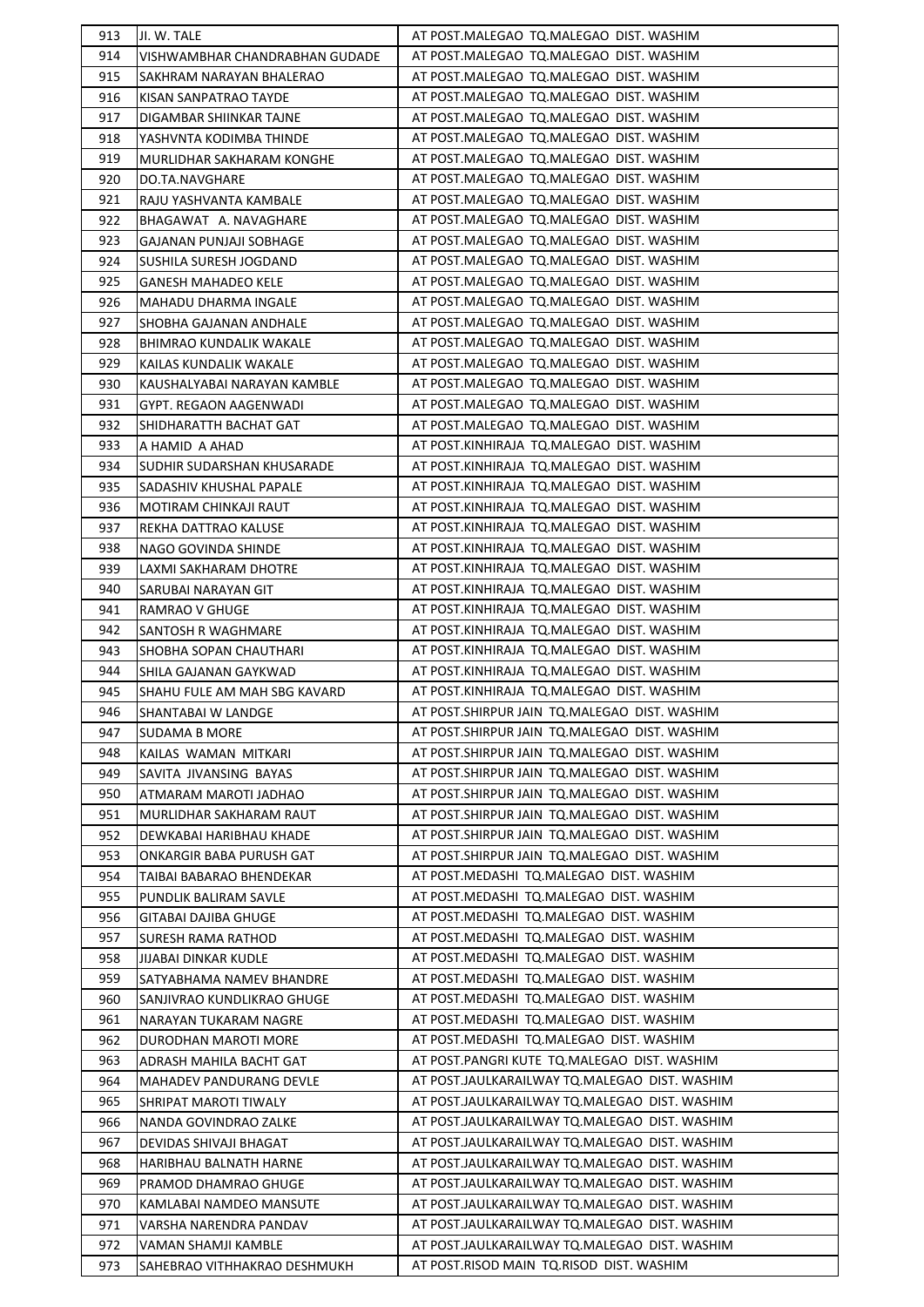| 974  | DYNNBA SANPATRAO DESHMUKH                                  | AT POST.RISOD MAIN TQ.RISOD DIST. WASHIM |
|------|------------------------------------------------------------|------------------------------------------|
| 975  | SHIVRAM L. KAMBALE                                         | AT POST.RISOD MAIN TQ.RISOD DIST. WASHIM |
| 976  | PRABHAWATI VASANTRAO DESHMUKH                              | AT POST.RISOD MAIN TQ.RISOD DIST. WASHIM |
| 977  | IMRAN AHEMAD MAJUR AHEMAD                                  | AT POST.RISOD MAIN TQ.RISOD DIST. WASHIM |
| 978  | BHAGIRATAI PUNJAJI PANDIT                                  | AT POST.RISOD MAIN TQ.RISOD DIST. WASHIM |
| 979  | BHAGIRATHI L. PANJARKAR                                    | AT POST.RISOD MAIN TQ.RISOD DIST. WASHIM |
| 980  | YASHODABAI KISAN BHESANE                                   | AT POST.RISOD MAIN TQ.RISOD DIST. WASHIM |
| 981  | PRABHAKAR BHIMSEN KATYARMAL                                | AT POST.RISOD MAIN TQ.RISOD DIST. WASHIM |
| 982  | KUNDALIK BHIKAJI SAPKAL                                    | AT POST.RISOD MAIN TQ.RISOD DIST. WASHIM |
| 983  | TULSABAI CHOURABA KABNBALE                                 | AT POST.RISOD MAIN TQ.RISOD DIST. WASHIM |
| 984  | SAKHARAM BHAGAJI INGOLE                                    | AT POST.RISOD MAIN TQ.RISOD DIST. WASHIM |
| 985  | RAMCHANDRA RAGHOJI HENBADE                                 | AT POST.RISOD MAIN TQ.RISOD DIST. WASHIM |
| 986  | SHANKAR LAXMAN MANMOTE                                     | AT POST.RISOD MAIN TQ.RISOD DIST. WASHIM |
| 987  | SUKHDEVRAO MAROTI SARODE                                   | AT POST.RISOD MAIN TQ.RISOD DIST. WASHIM |
| 988  | VISHNU SITARAM NAGRE                                       | AT POST.RISOD MAIN TO.RISOD DIST. WASHIM |
| 989  | MAKARNA MAROTI LOKHANDE                                    | AT POST.RISOD MAIN TQ.RISOD DIST. WASHIM |
| 990  | NARAMADABAI EAKNATH JAMDADE                                | AT POST.RISOD MAIN TQ.RISOD DIST. WASHIM |
| 991  | DEVAKABAI RAMCHANDRA HEMBADE                               | AT POST.RISOD MAIN TQ.RISOD DIST. WASHIM |
| 992  | UDHAV LAXMAN KHADE                                         | AT POST.RISOD MAIN TQ.RISOD DIST. WASHIM |
| 993  | KISAN BHIWAJI KHARNAL                                      | AT POST.RISOD MAIN TO.RISOD DIST. WASHIM |
| 994  | BHIKAN AS SUBHAN KURESHI                                   | AT POST.RISOD MAIN TQ.RISOD DIST. WASHIM |
| 995  | ABHIMANYU WYENKATRAO PRAHAL                                | AT POST.RISOD MAIN TQ.RISOD DIST. WASHIM |
| 996  | NAMDEO GOVINDRAO AVACHAR                                   | AT POST.RISOD MAIN TQ.RISOD DIST. WASHIM |
| 997  | RAMDAS SURABHAN MORE                                       | AT POST.RISOD MAIN TQ.RISOD DIST. WASHIM |
| 998  | <b>GANGARAM LAXMAN DONGRE</b>                              | AT POST.RISOD MAIN TQ.RISOD DIST. WASHIM |
| 999  | RUKHAMINA PANDURANG AN KNOW                                | AT POST.RISOD MAIN TQ.RISOD DIST. WASHIM |
| 1000 | SHESHRAO NARAYAN HUMBAD                                    | AT POST.RISOD MAIN TQ.RISOD DIST. WASHIM |
| 1001 | LAXMIBAI RAMESH KHODKE                                     | AT POST.RISOD MAIN TQ.RISOD DIST. WASHIM |
| 1002 | SHAMA KASHINATH RAUT                                       | AT POST.RISOD MAIN TQ.RISOD DIST. WASHIM |
| 1003 | INDUBAI GOVINDA SAWALE                                     | AT POST.RISOD MAIN TO.RISOD DIST. WASHIM |
| 1004 | VISHNU SAKHARAM SAPKAL                                     | AT POST.RISOD MAIN TQ.RISOD DIST. WASHIM |
| 1005 | GAGANAN RAMDAS MAWAL                                       | AT POST.RISOD MAIN TO.RISOD DIST. WASHIM |
| 1006 | PADMABAI KASINATH MORE                                     | AT POST.RISOD MAIN TQ.RISOD DIST. WASHIM |
| 1007 | NAGO SAMBHAJI DINDARKAR                                    | AT POST.RISOD MAIN TQ.RISOD DIST. WASHIM |
| 1008 | KAILASHRAO GULABRAO AWCHAR                                 | AT POST.RISOD MAIN TO.RISOD DIST. WASHIM |
| 1009 | RADHA BAI MAHADU GAWALI                                    | AT POST.RISOD MAIN TO.RISOD DIST. WASHIM |
| 1010 | MITHU SADASHIV TEMBHARE                                    | AT POST.RISOD MAIN TO.RISOD DIST. WASHIM |
| 1011 | CHANDRAKANT GHANSHAM SHANDLEY                              | AT POST.RISOD MAIN TO.RISOD DIST. WASHIM |
| 1012 | ANUSYA SAKHARAM KAWARKHE                                   | AT POST.RISOD MAIN TQ.RISOD DIST. WASHIM |
| 1013 | SUMAN SAWAI CHAWAN                                         | AT POST.RISOD MAIN TO.RISOD DIST. WASHIM |
| 1014 | PRATAP DNYANBA LAD                                         | AT POST.RISOD MAIN TO.RISOD DIST. WASHIM |
| 1015 | GOPAL EKNATH KALE APK                                      | AT POST.RISOD MAIN TQ.RISOD DIST. WASHIM |
| 1016 | TULSABAI PANDURANG GHUGE                                   | AT POST.RISOD MAIN TO.RISOD DIST. WASHIM |
| 1017 | PANDURANG ARJUNAHUMBAD                                     | AT POST.RISOD MAIN TO.RISOD DIST. WASHIM |
| 1018 | GODAVARI BHAGWAT MAWAL                                     | AT POST.RISOD MAIN TO.RISOD DIST. WASHIM |
| 1019 | MAHADU GANPAT SAVASUNDER                                   | AT POST.RISOD MAIN TO.RISOD DIST. WASHIM |
| 1020 | SK KHAJA SK USMAN                                          | AT POST.RISOD MAIN TQ.RISOD DIST. WASHIM |
| 1021 | <b>SURESH KACHARU DONGRE</b>                               | AT POST.RISOD MAIN TO.RISOD DIST. WASHIM |
| 1022 | WANDANA HANUMAN KHANDAGALE                                 | AT POST.RISOD MAIN TQ.RISOD DIST. WASHIM |
| 1023 | PANLOTH SHETRA VIKAS SANGH                                 | AT POST.RISOD MAIN TQ.RISOD DIST. WASHIM |
| 1024 | SHIVAJI.VIDHYALAY.RISOD                                    | AT POST.RISOD MAIN TO.RISOD DIST. WASHIM |
| 1025 | VAIJNATH MAHILA BACH GAT CHIKH                             | AT POST.RISOD MAIN TO.RISOD DIST. WASHIM |
| 1026 | VISHVAKARMA SWA. SAHA. B.GAT                               | AT POST.RISOD MAIN TO.RISOD DIST. WASHIM |
| 1027 | DENKAR M DESHMUKH                                          | AT POST.RISOD CITY TQ.RISOD DIST. WASHIM |
| 1028 |                                                            | AT POST.RISOD CITY TQ.RISOD DIST. WASHIM |
| 1029 | RAMAKANT V KHAKE<br>ANUSAYABAI NARAYAN DINDARKAR           | AT POST.RISOD CITY TQ.RISOD DIST. WASHIM |
| 1030 |                                                            | AT POST.RISOD CITY TQ.RISOD DIST. WASHIM |
| 1031 | SAMRUDHI M, AHILA S H G RISOD<br><b>HARIBHAU D SARNAIK</b> | AT POST.RITHAD TQ.RISOD DIST. WASHIM     |
| 1032 | SARALA DHONDU JADHAV                                       | AT POST.RITHAD TQ.RISOD DIST. WASHIM     |
| 1033 | NADA PRAKASH BHALERAO                                      | AT POST.RITHAD TQ.RISOD DIST. WASHIM     |
| 1034 | MATHURABAI DAGDUBARAO SARNAIK                              | AT POST.RITHAD TQ.RISOD DIST. WASHIM     |
|      |                                                            |                                          |